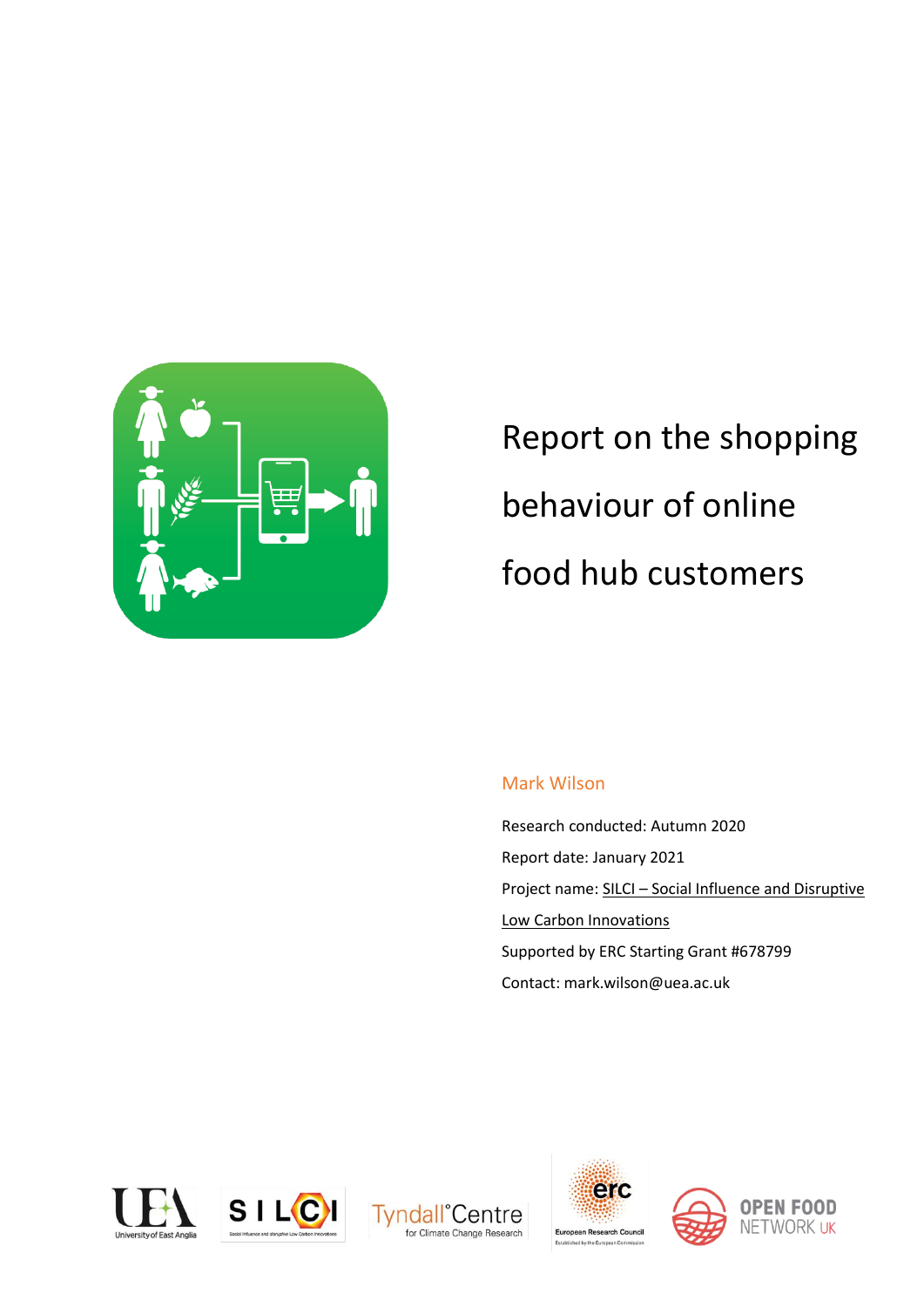# <span id="page-1-0"></span>Summary

This report is based on the monthly Open Food Network shopping baskets of 94 anonymised hub users over 4 non-consecutive months: Sep-19, Feb-20, May-20, Sep-20. All of these users have been buying from their respective hub for at least a year and so represent loyal customers. Four aspects of their shopping behaviour are summarised below.

## **Expenditure**

- Average expenditure almost doubled in May-20, relative to Sep-19, which suggests a clear short-term 'pandemic effect' on shopping behaviour
- Average expenditure was at least 32% higher in Sep-20, relative to Sep-19. This may indicate a longer-term expenditure increase among regular hub customers

# **Order frequency**

- Average order frequency peaked in May-20, which can also be attributed to the pandemic
- The majority of hub users ordered more frequently in Sep-20 than in Sep-19. This increase in order frequency, together with the expenditure increase, could indicate a greater reliance on their local hub for their food shopping

## **Purchasing trends**

- Sales increased notably over the 4 months of the following foods:
	- o fresh vegetables; dairy products; soya products; meat; basic cupboard stock; nuts, seeds & dried fruit; juices & soft drinks; preserves, sauces & spreads
- Fresh fruit & veg and dairy products comprise the bulk of the hub basket for all expenditure levels. Other foods such as baked goods become more important as expenditure increases

## **Comparing the food hub basket with the average UK shopping basket**

- Hubs users buy a large proportion (more than 50% of the average UK weekly purchase) of the following foods from their local hub:
	- $\circ$  fresh vegetables, butter, non-dairy milk substitutes, canned tomatoes, flour, oats and oat products, nut butter, soya & novel proteins, quiche, dried vegetables, stock & yeast, vegetable purees
- Hub users buy a medium proportion (25-49% of the average UK weekly purchase) of the following foods from their local hub:
	- o milk & cream, cheese, fish, canned pulses, canned vegetables, honey, cocoa, dried pulses, pickles, salt, savoury snacks, unsweetened biscuits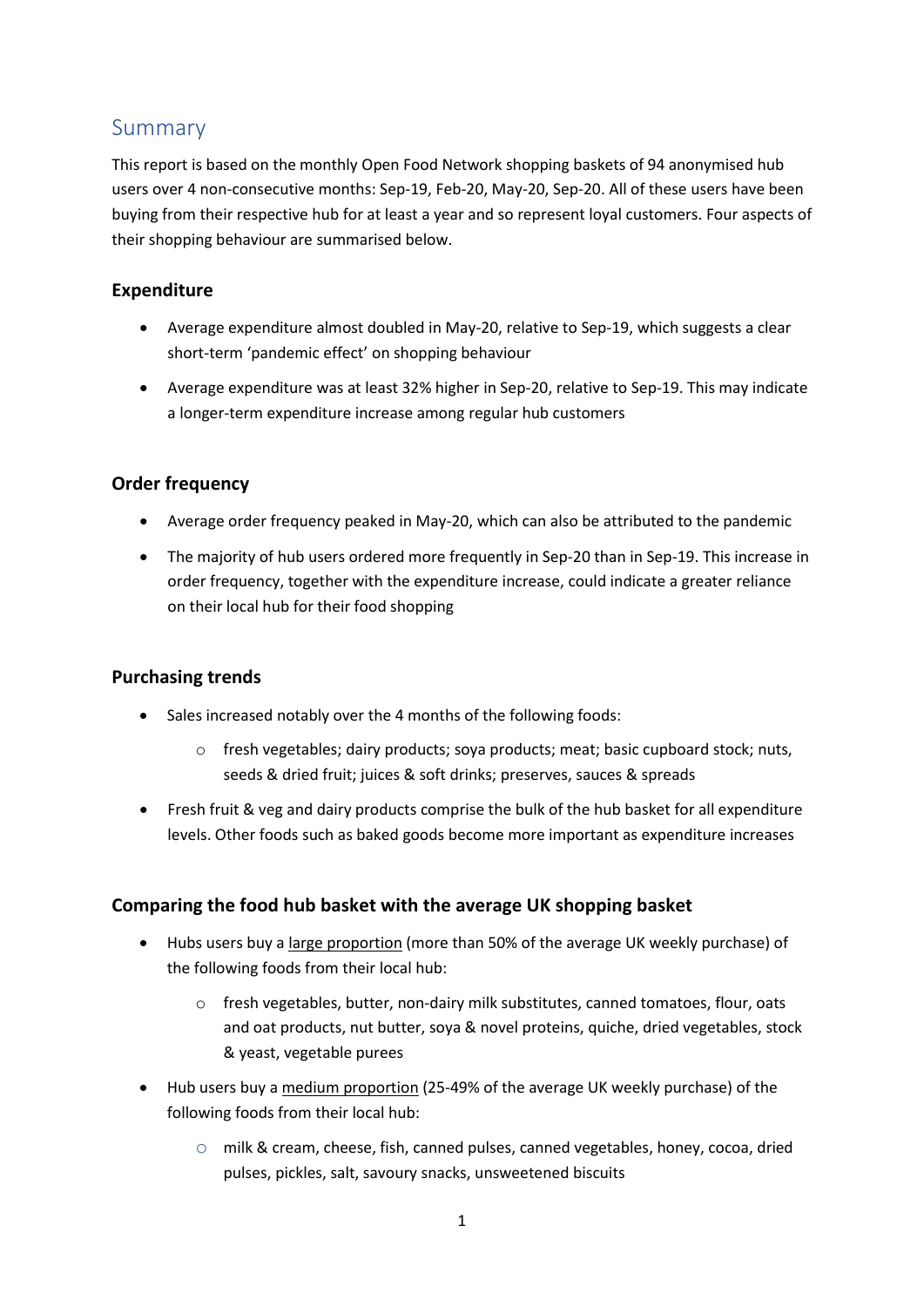# Contents

# <span id="page-2-0"></span>Method

Sections 1-3 explore how food hub shopping habits have changed over 4 non-consecutive months: Sep-19, Feb-20, May-20, Sep-20. Mean, standard deviation and percentage change were used to investigate trends in expenditure, order frequency and basket composition. This information was explored at two levels: 'overall' is all of the customers from the two hubs combined (Glasgow Locavore n=51, Tamar Valley Food Hubs n=43); 'groups' is the same analysis conducted using lower, middle and upper expenditure groups within each hub. The groups were determined using the mean monthly expenditure percentiles for each hub (lower: 1-33%, middle: 34-67%, upper: 68-100%). Section 4 contextualises food hub shopping within broader shopping behaviour by comparing the average OFN shopping basket with the average UK shopping basket, using the weight/volumes of various foods and drinks purchased per person per week. All of the analysis was conducted in Excel.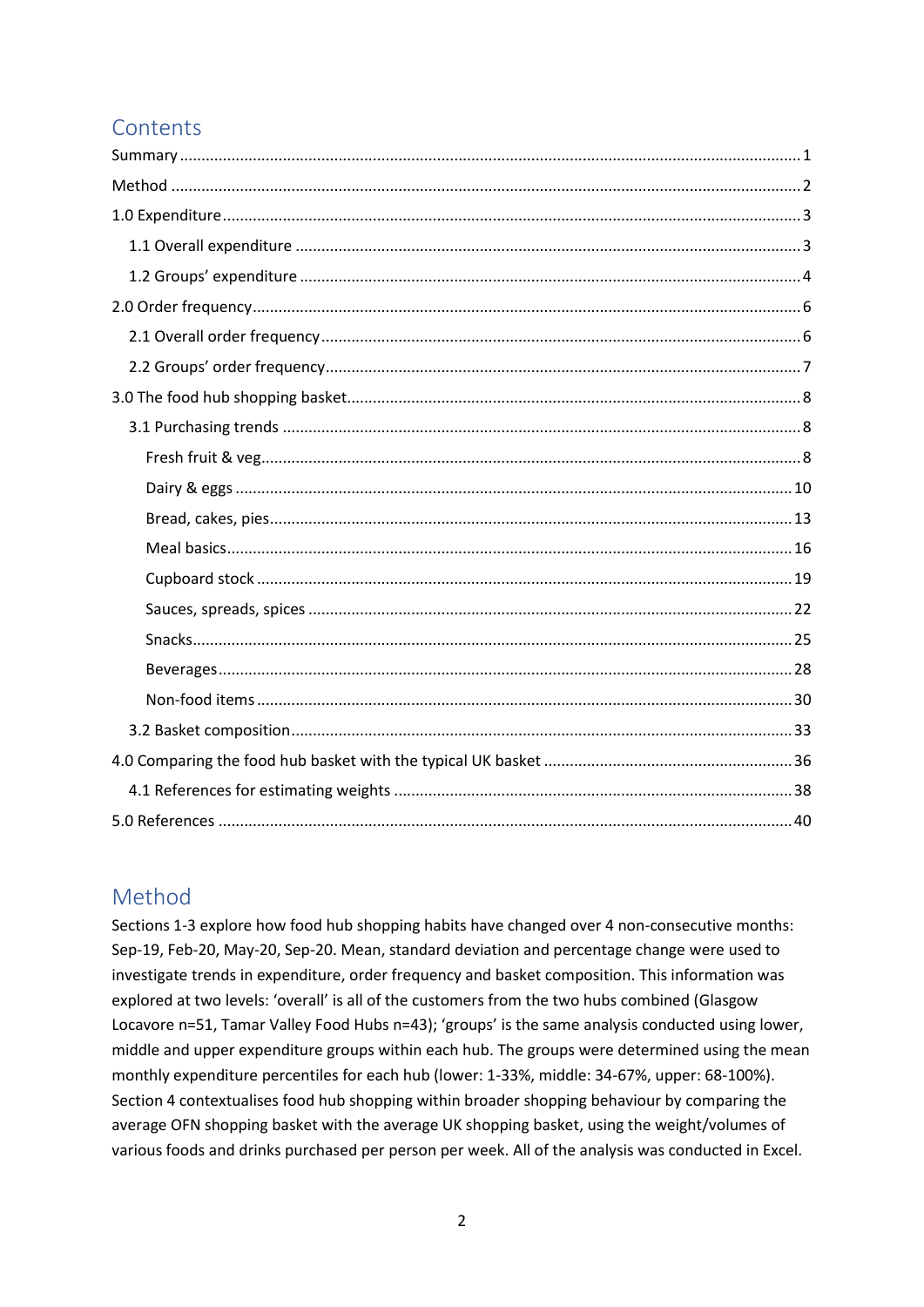# <span id="page-3-0"></span>1.0 Expenditure

This section presents changes in monthly expenditure over the 4 months.

# <span id="page-3-1"></span>1.1 Overall expenditure

Tamar customers spend 3.75 times more than Locavore customers on their monthly hub shop (see *Table 1* below), which can be partially explained by Tamar's wider range of products, but also by the two hubs' different business models. Locavore run a veg-box scheme separately (which is not shown in the OFN data set), whereby customers can buy items from the Locavore OFN shop only if they have already ordered a veg box that week. Locavore expenditure therefore represents purchases *in addition to* fresh fruit and veg, whereas Tamar expenditure is for all purchases.

### *Table 1, Mean monthly expenditure (£) for Tamar and Locavore customers*

|              | $Sep-19$ | Feb-20 | $M$ ay-20 | Sep-20 |
|--------------|----------|--------|-----------|--------|
| Locavore     | 23.21    | 24.27  | 58.09     | 37.18  |
| <b>Tamar</b> | 110.03   | 79.98  | 199.45    | 145.36 |



*Figure 1, percentage change in mean monthly expenditure for Tamar and Locavore customers*

*Figure 1* shows the % change in monthly expenditure, relative to the Sep-19 baseline of 100. Customers from both hubs show a sharp increase in monthly expenditure in May-20, suggesting a clear pandemic effect on their shopping behaviour. Although Sep-20 monthly expenditure decreased from May levels, the average shopping basket remained larger than the pre-pandemic average. Tamar customers' average monthly expenditure in Sep-20 was 32% higher, and Locavore customers' 60% higher, relative to Sep-19.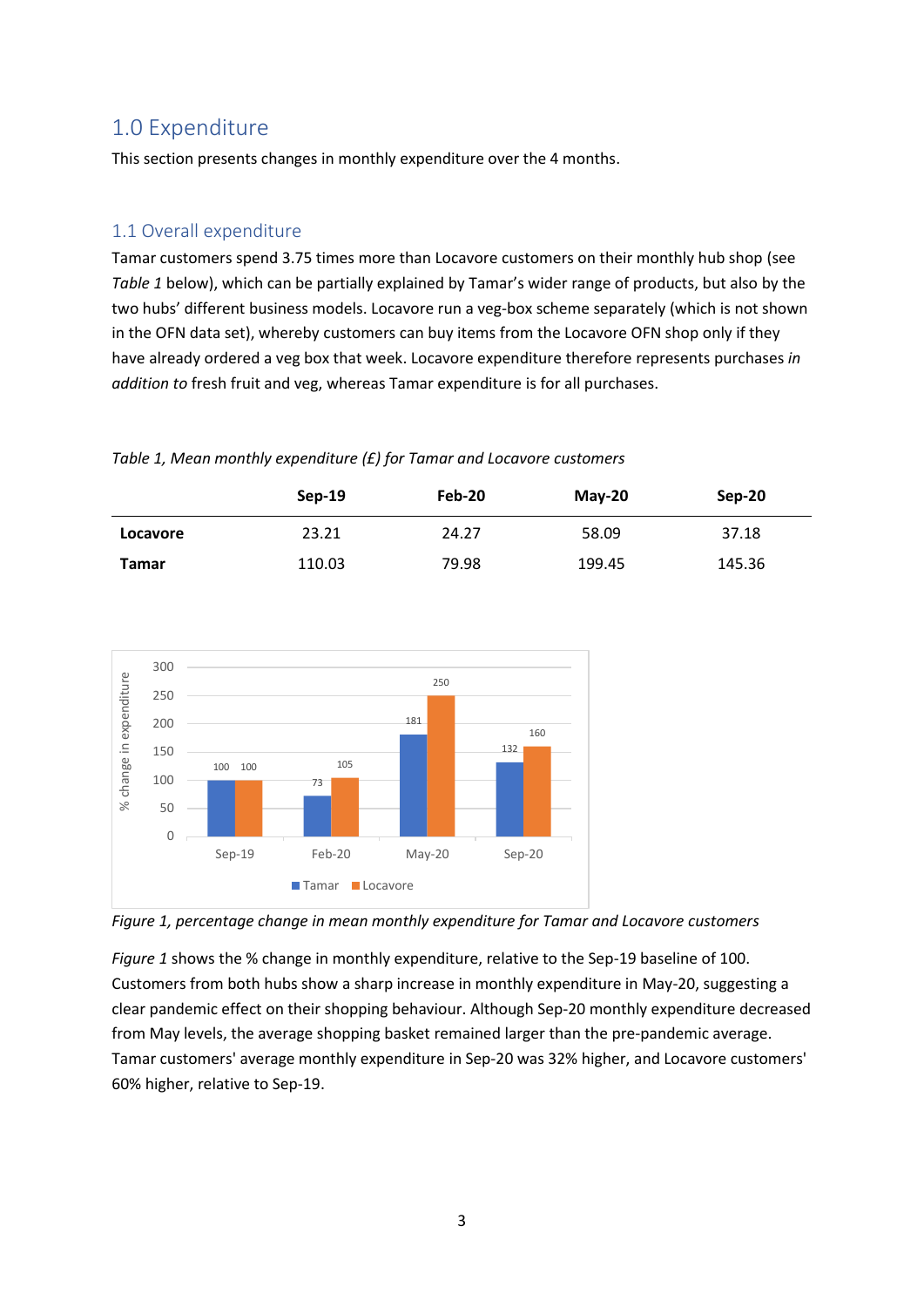### **Variation in overall expenditure**





*Figure 2* shows the variation in shopping basket expenditure approximately doubled for both Tamar and Locavore in May-20, relative to the baseline of Sep-19. Variation then decreased in Sep-20 but remained 30% higher for Tamar and 67% higher for Locavore, relative to Sep-19.

From *Figures 1* and *2* we can infer that as customers' mean expenditure increases, the variation in their shopping basket sizes also increases. Thus, some customers spend a lot more, whereas others only spend a bit more, resulting in a wider spread of data.

Finally, there is greater variation in monthly expenditure for Locavore customers than for Tamar customers.

## <span id="page-4-0"></span>1.2 Groups' expenditure

This section summarises the changes in expenditure over the 4 months for the lower, middle and upper expenditure groups.



*Figure 3, mean monthly expenditure (£) for lower, middle and upper expenditure customers (note the y axis scales differ)*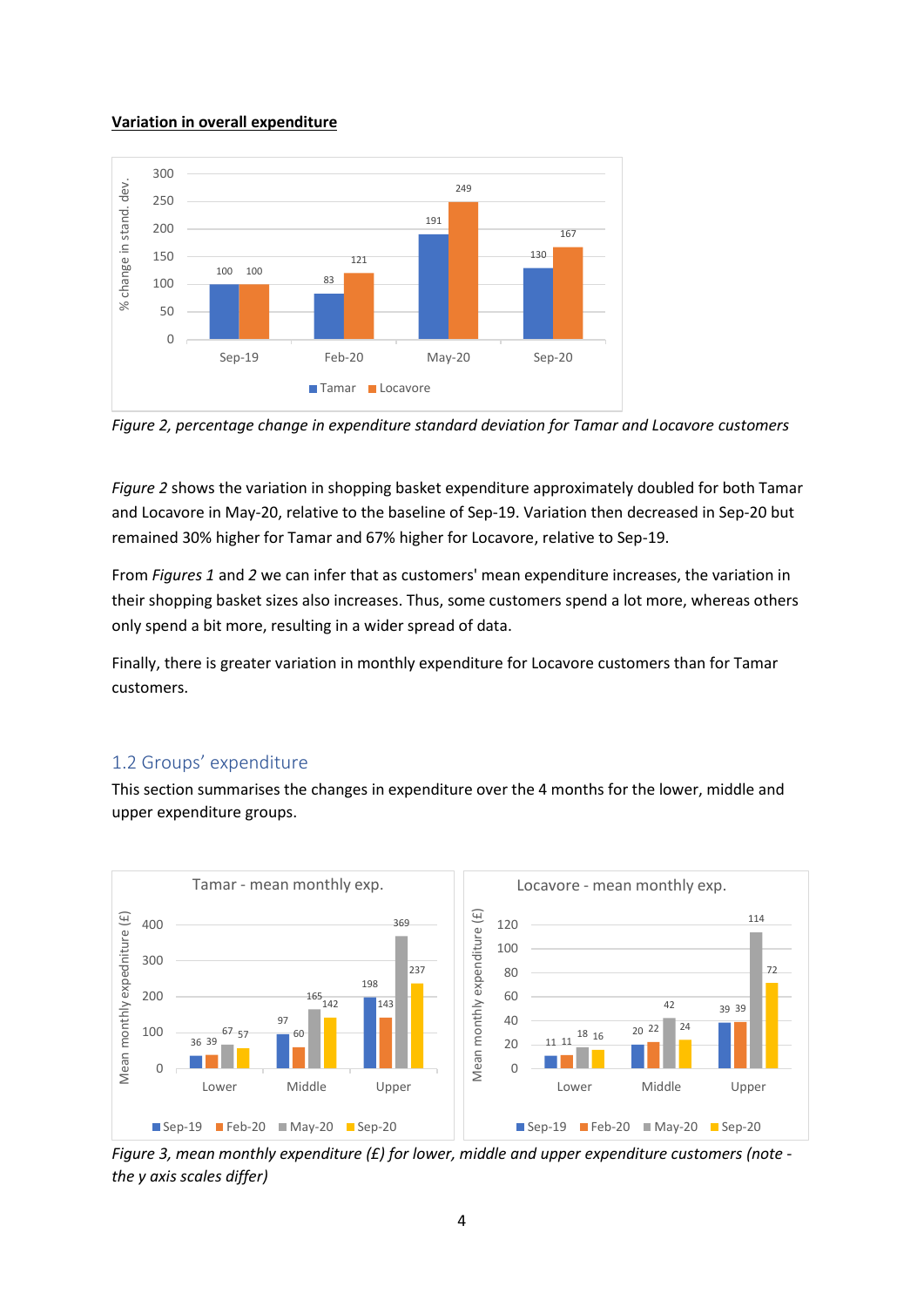*Figure 3* shows a marginal increase in expenditure in Feb-20 or, in the case of Tamar middle and upper expenditure groups, a decrease. All groups significantly increased their expenditure in May-20, most notably the two upper groups. Mean expenditure in Sep-20 remained above the Sep-19 baseline for all groups, with the most pronounced increases being Locavore upper (+86%) and lower (+45%), as well as Tamar lower (+57%) and middle (+47%).



### **Variation in groups' expenditure**

*Figure 4, monthly expenditure (£) standard deviation for lower, middle and upper expenditure customers*

Three groups were relatively homogenous in their monthly expenditure over the 4 months: Tamar lower and middle, as well as the Locavore lower group. The two upper groups and the Locavore middle group displayed more variation in their shopping basket expenditure, with standard deviations increasing noticeably in May-20.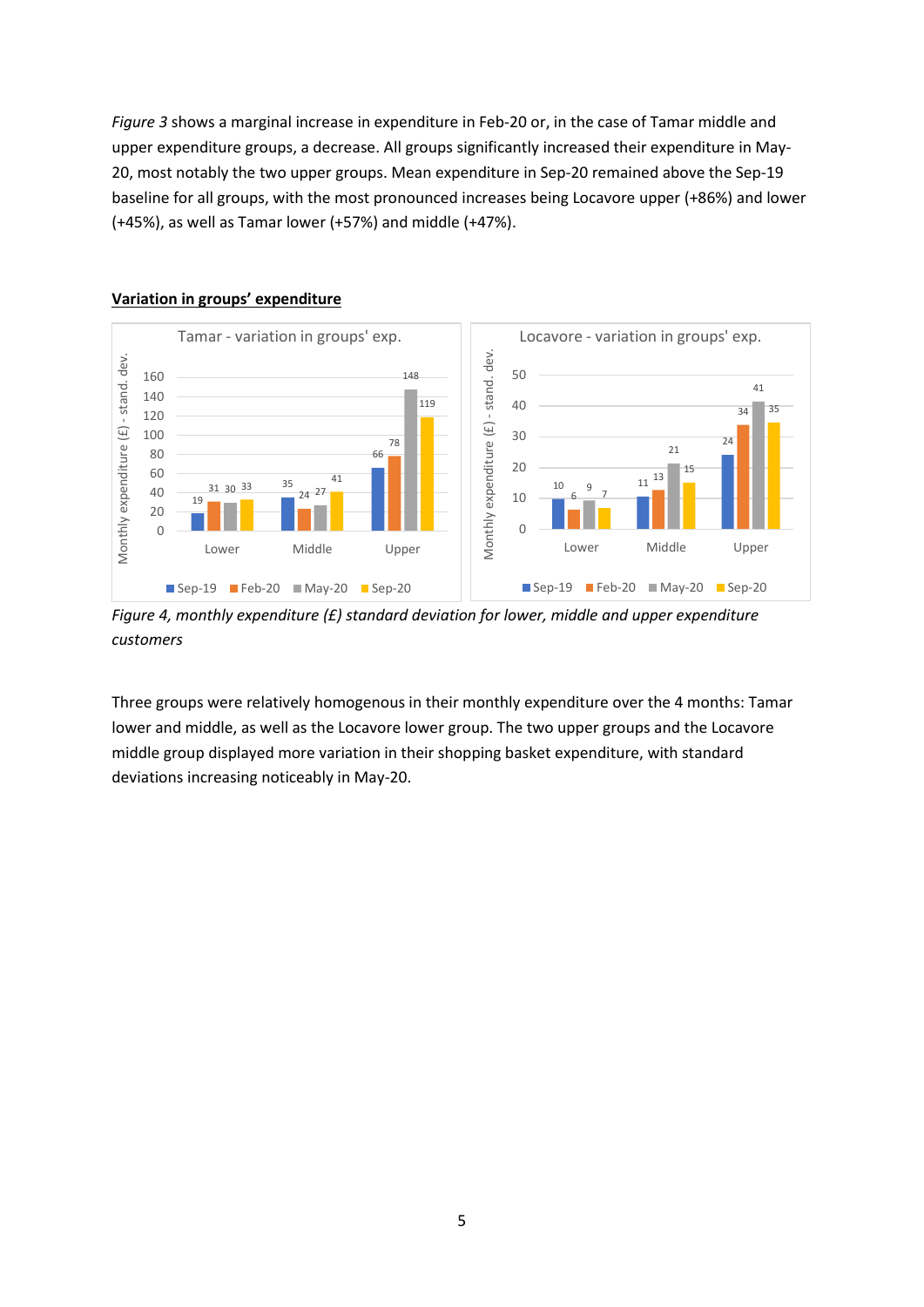# <span id="page-6-0"></span>2.0 Order frequency

This section presents changes in order frequency over the 4 months.



# <span id="page-6-1"></span>2.1 Overall order frequency

*Figure 5, mean monthly order frequency for Tamar and Locavore customers*

*Figure 5* shows that Tamar customers consistently ordered more often than Locavore customers. Both Tamar and Locavore customers ordered more frequently in Sept-20 than in Sept-19 or Feb-20. Both hubs experienced a spike in order frequency in May-20. Even accounting for May-20 having 5 order cycles rather than 4, there still appears to have been a clear pandemic effect on order frequency in May.



## **Variation in overall order frequency**

*Figure 6, order frequency standard deviation for Tamar and Locavore customers*

Locavore customers were fairly homogenous in terms of order frequency in Sep-19 with a standard deviation of 0.8, but variation increased steadily in both Feb-20 and May-20, before decreasing in Sep-20. In contrast, Tamar customers were relatively heterogenous in order frequency in Sep-19. However, they became increasingly similar in their ordering behaviour, particularly in May-20 when the majority of customers placed the maximum of 5 orders per month.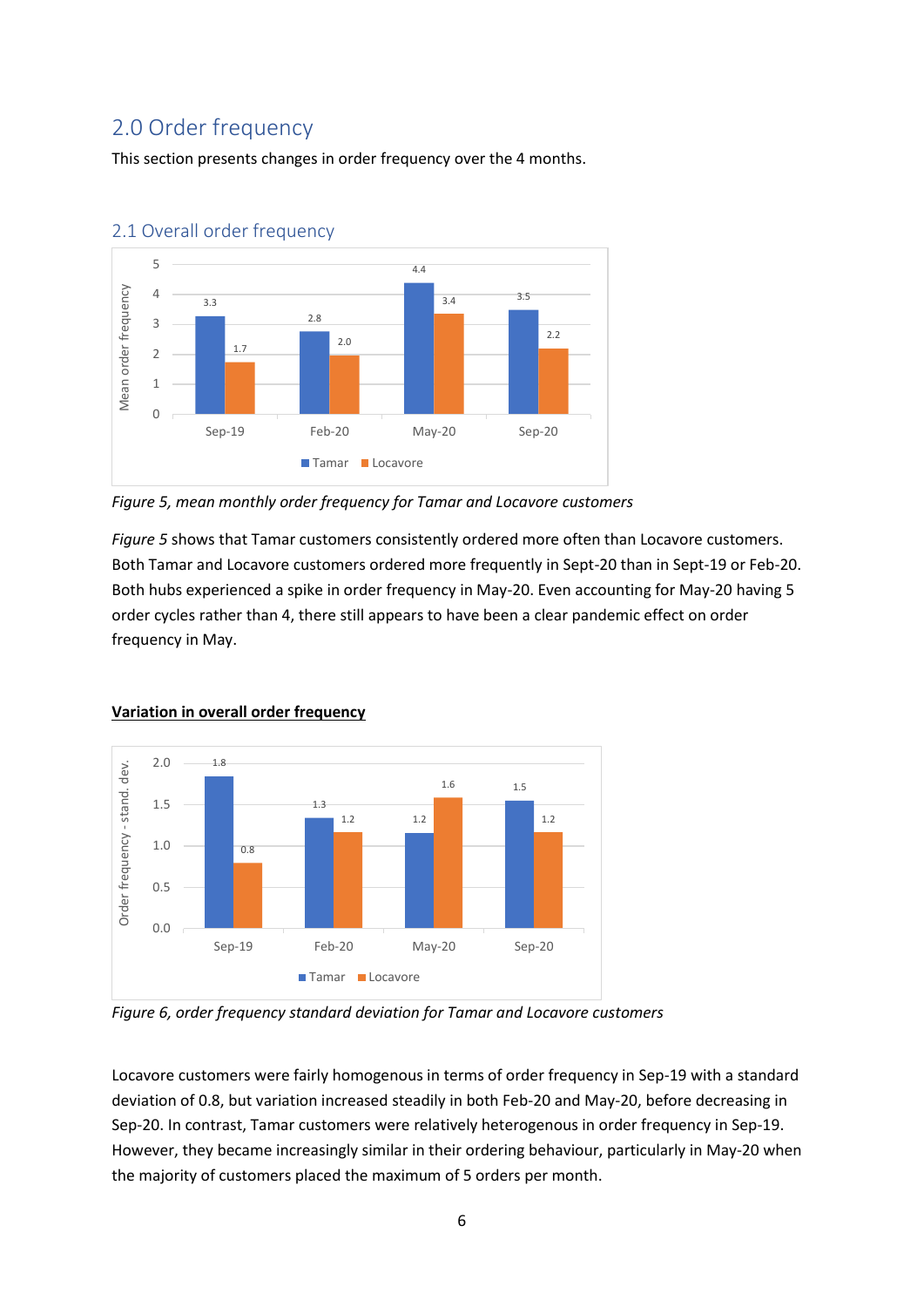

## <span id="page-7-0"></span>2.2 Groups' order frequency



*Figure 7* shows upper expenditure customers tend to order most frequently and lower expenditure customers order least frequently. With the exception of the Tamar upper group, all groups ordered more frequently in Sep-20 than in Sep-19. One difference between the hubs is that the three Tamar groups ordered less frequently in Feb-20, whereas the three Locavore groups stayed constant or increased order frequency in Feb-20. A decrease in orders in February could be attributed to the hungry gap/reduced availability of fresh produce, but it is unclear why this would occur only for one of the two hubs.



#### **Variation in groups' order frequency**

*Figure 8, order frequency standard deviation for lower, middle and upper expenditure customers*

There is no clear pattern for the analogous groups across the two hubs. All three Tamar groups became more homogenous in their ordering frequency in Feb-20, and the middle and upper groups continued this trend in May-20. Variation then increased in all 3 groups in Sep-20. The Locavore lower group is relatively homogenous across all 4 months, as is the middle group with the exception of May-20.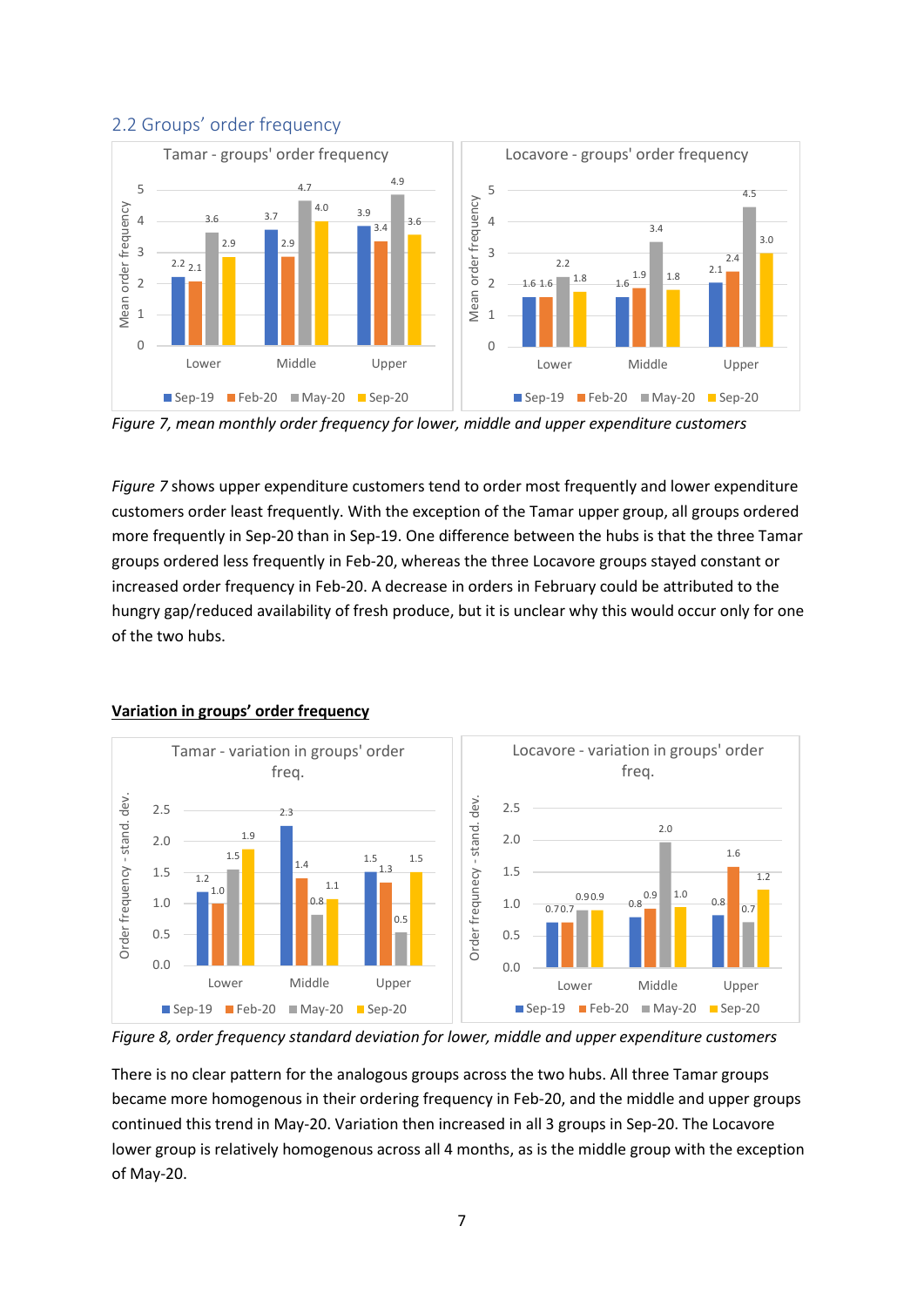# <span id="page-8-0"></span>3.0 The food hub shopping basket

This section presents trends in food purchases over the 4 months at the overall and the group level. The food hub basket composition is described in section 3.2.

## <span id="page-8-1"></span>3.1 Purchasing trends

Trends in 25 food categories are presented below. Some of OFN's existing food categories were disaggregated to provide a more detailed picture of the purchasing trends and some items were recoded to ensure consistency across the two hubs. The graphs use the number of items bought in a given month to show purchasing trends.



### <span id="page-8-2"></span>Fresh fruit & veg

*Figure 9, fruit & veg - number of items bought each month by Tamar and Locavore customers (note – different scales on y axis)*

*Figure 9* shows that sales of fruit were relatively consistent, whereas veg sales increased. Locavore operates a veg box scheme separately and so *Figure 9* comprises of optional fruit and veg 'add-ons'. There was apparently no additional fruit or veg for sale in Feb-20 or May-20 at Locavore. Tamar sells small fruit bags (10 items) and small veg bags (4 or 5 items); these are coded as single items in *Figure 9*.

## **Fresh fruit**

Tamar sales of fruit peaked in May-20, but Sep-19 and Sep-20 levels were similar. Locavore sales in Sep-20 were less than half the Sep-19 levels, which can be explained by a very limited range in Sep-20. Most of the fruit sold by Tamar is locally produced (apples, strawberries, raspberries, grapes) whereas the 'add-on' fruits sold by Locavore (bananas, kiwis, lemons) are imported.

## **Fresh vegetables**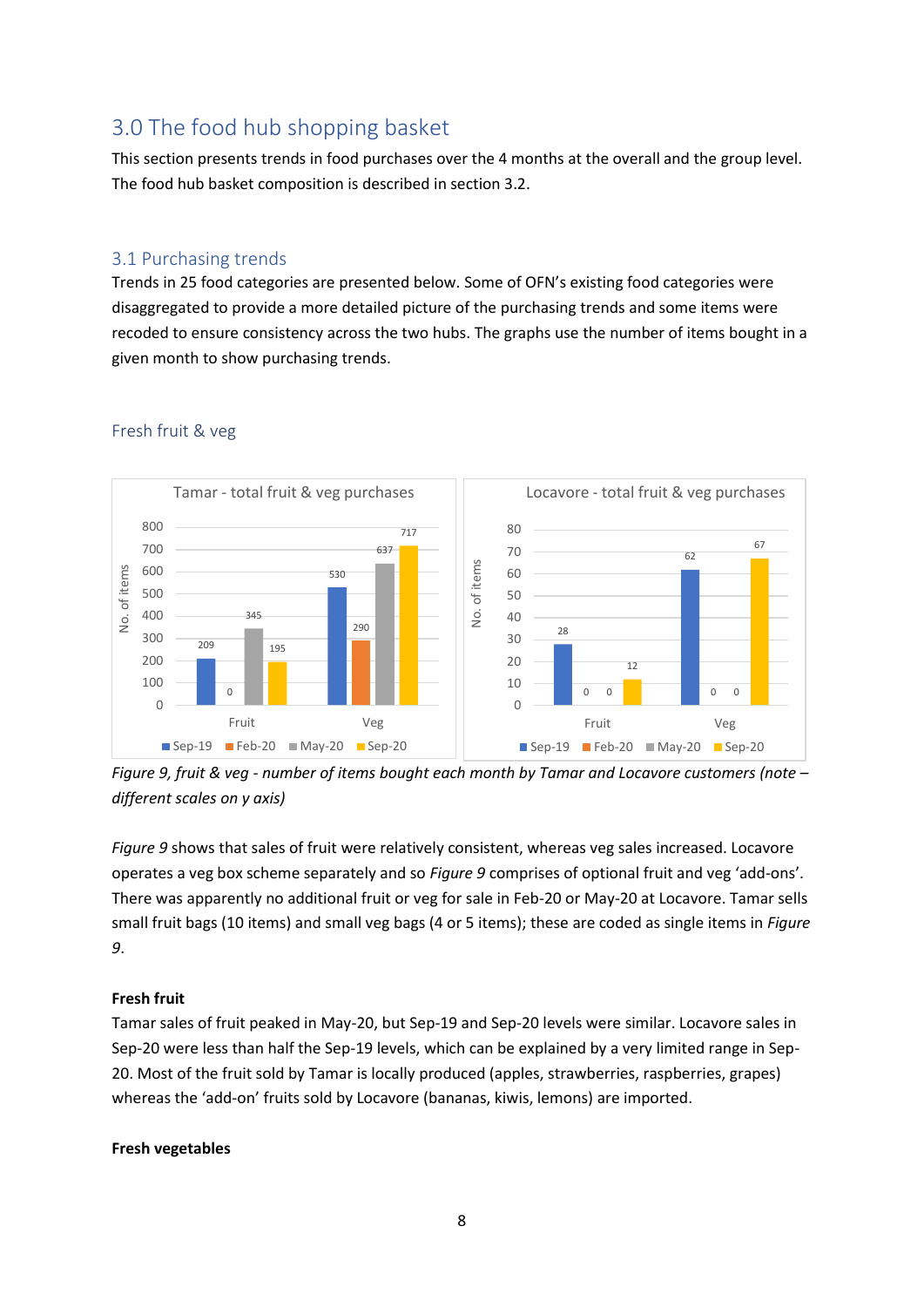Tamar sales dipped sharply in Feb-20, likely reflecting the limited range available in Spring, before rising in May-20. Sep-20 sales were 35% higher than Sep-19. Locavore sales in Sep-19 and Sep-20 were similar.



### **Groups' purchasing trends – fruit & veg**

*Figure 10, fruit - number of items bought each month by lower, middle, and upper expenditure customers (note – different scales on y axis)*

*Figure 10* shows fruit purchases each month by the lower, middle, and upper expenditure groups. It is difficult to identify clear findings from these graphs as fruit was not available in Feb-20 or May-20 for Locavore customers, and likewise Feb-20 for Tamar customers.



*Figure 11, veg - number of items bought each month by lower, middle, and upper expenditure customers (note – different scales on y axis)*

*Figure 11* shows Tamar veg purchases increased for all 3 groups over the 4 months. As with fruit, it is difficult to ascertain clear results for Locavore because veg add-ons were not available in Feb-20 or May-20.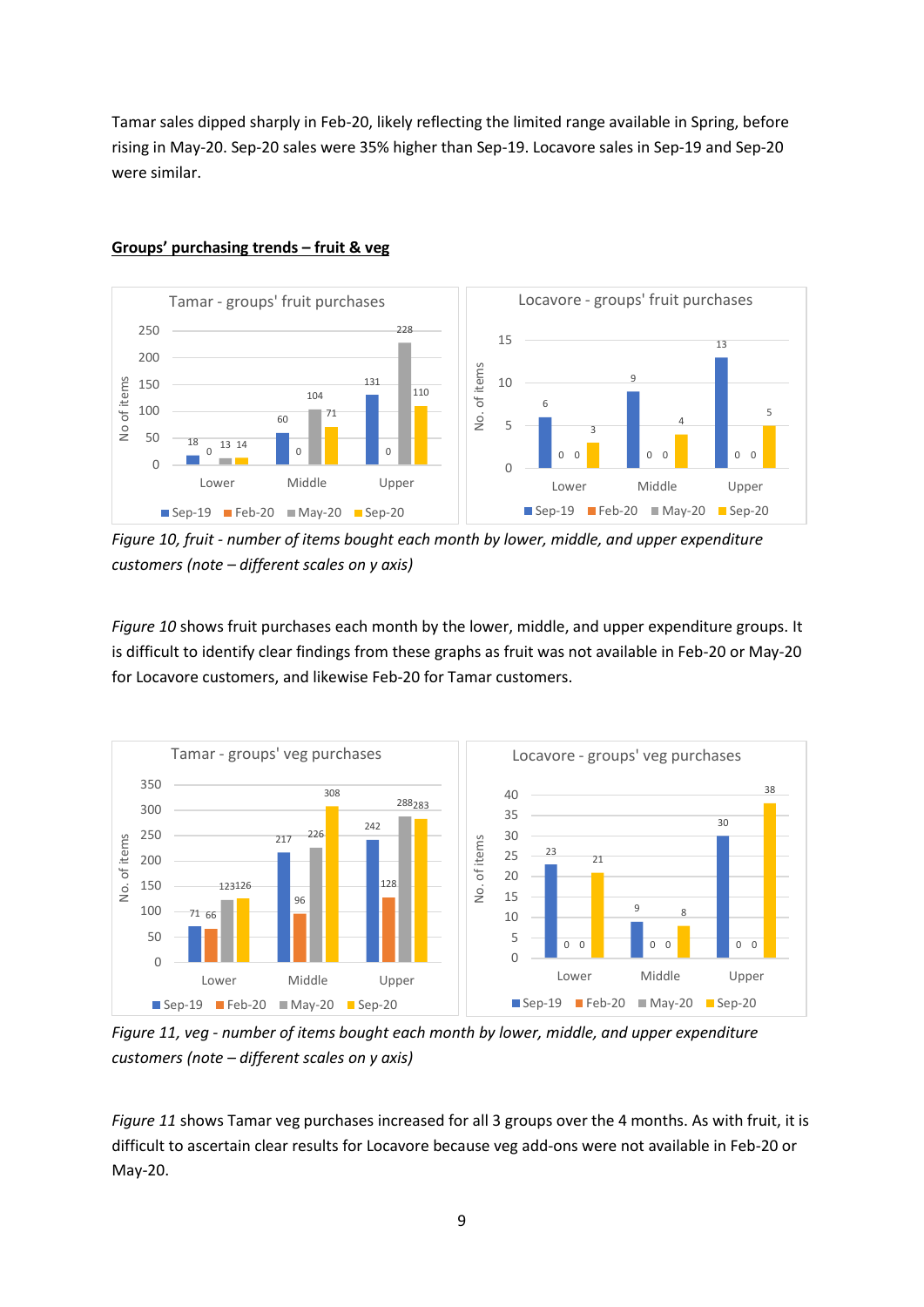## <span id="page-10-0"></span>Dairy & eggs



*Figure 12, dairy & eggs - number of items bought each month by Tamar and Locavore customers (note – different scales on y axis)*

*Figure 12* shows that sales of dairy products increased, irrespective of the clear spike in May-20. Sales of eggs were fairly consistent over the 4 months.

## **Milk, butter, yoghurt**

Both Tamar and Locavore experienced a marked increase in May-20, before decreasing in Sep-20 but remained 38% higher (Tamar) and 92% higher (Locavore) than Sep-19 levels. Tamar dairy sales were approximately 14 times that of Locavore's. Both hubs sell butter and yoghurt, and Tamar also sells milk and cream. Locavore sells soya yoghurt (not shown in *Figure 10*), for which sales were steady for the first 3 months but then doubled in Sep-20.

## **Cheese**

Tamar sales dipped in Feb-20 but then doubled in May-20. Sales in Sep-20 were 35% higher than Sep-19. Locavore sales were fairly consistent, although demand tripled in May-20. Tamar sells a much wider range of cheeses than Locavore.

#### **Eggs**

Sales of eggs were consistent in Sep-19 and Feb-20 for both hubs. Tamar sales doubled in May-20 and were 23% higher in Sep-20 compared to Sep-19. Locavore sales dropped to zero in May-20 (eggs may not have been sold on their OFN shop in May) and were 42% lower in Sep-20 relative to Sep-19.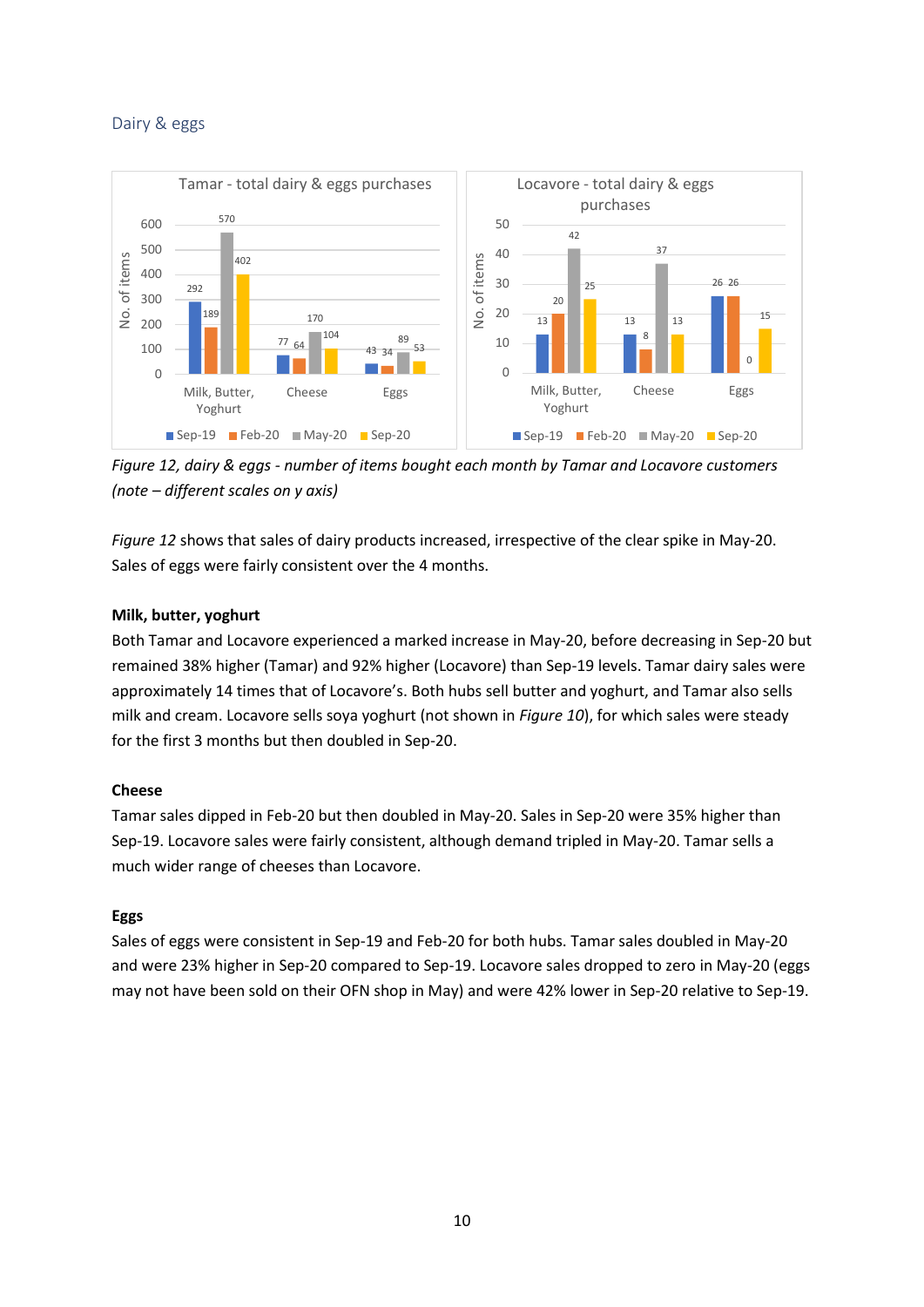#### **Groups' purchasing trends – dairy & eggs**



*Figure 13, milk, butter, yoghurt - number of items bought each month by lower, middle, and upper expenditure customers (note – different scales on y axis)*

*Figure 13* shows that demand for milk, butter and yoghurt increased across all 3 groups for both hubs, in particular the lower and upper expenditure groups.



*Figure 14, cheese - number of items bought each month by lower, middle, and upper expenditure customers (note – different scales on y axis)*

*Figure 14* shows Tamar sales of cheese increased for the middle and upper expenditure groups. Locavore sales of cheese were fairly consistent for all groups, excepting the May-20 spike.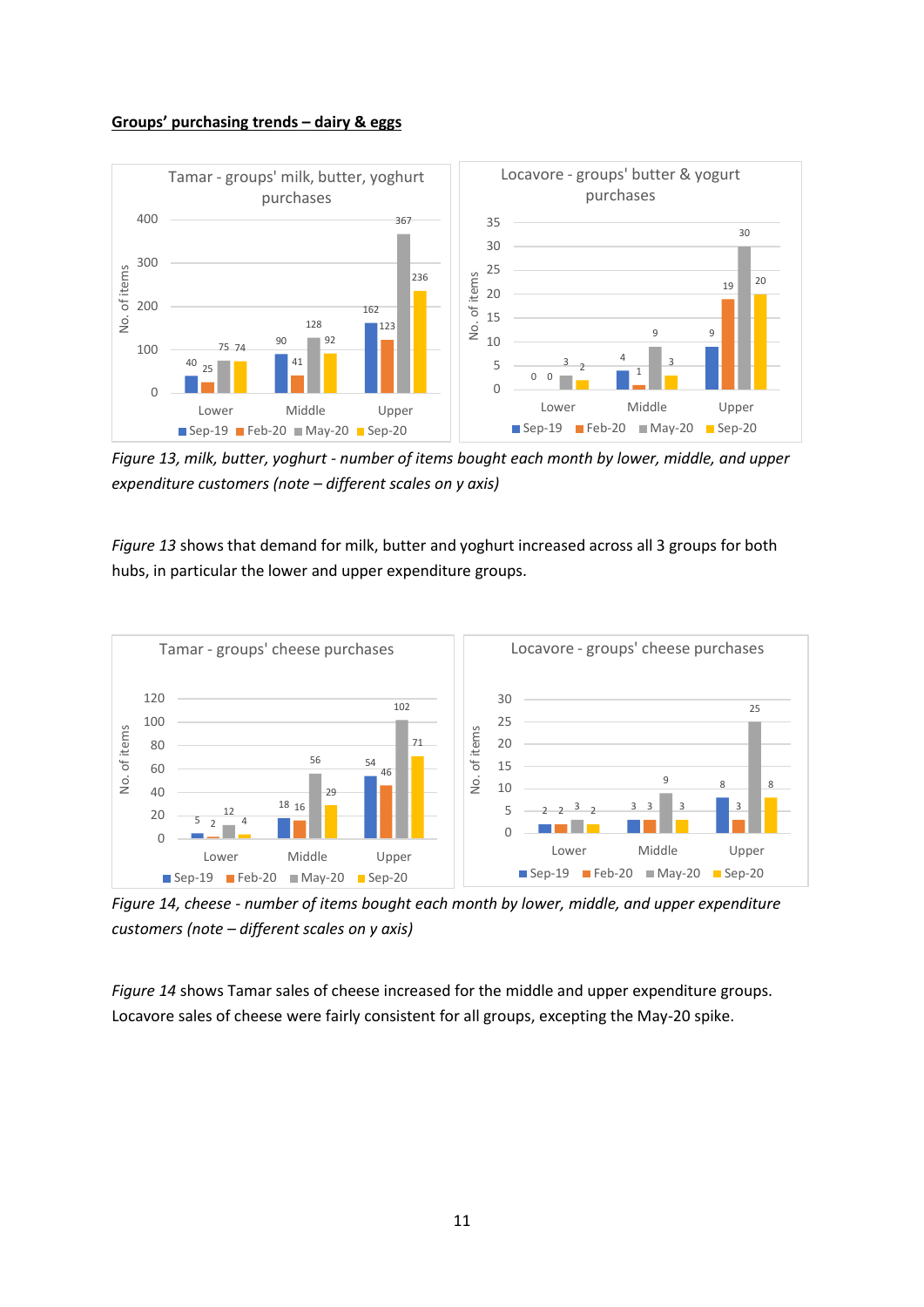

*Figure 15, eggs - number of items bought each month by lower, middle, and upper expenditure customers (note – different scales on y axis)*

*Figure 15* shows Tamar sales of eggs increased for the middle and upper groups. Locavore sales decreased for all groups in Sep-20, but this may be related to limited availability rather than demand.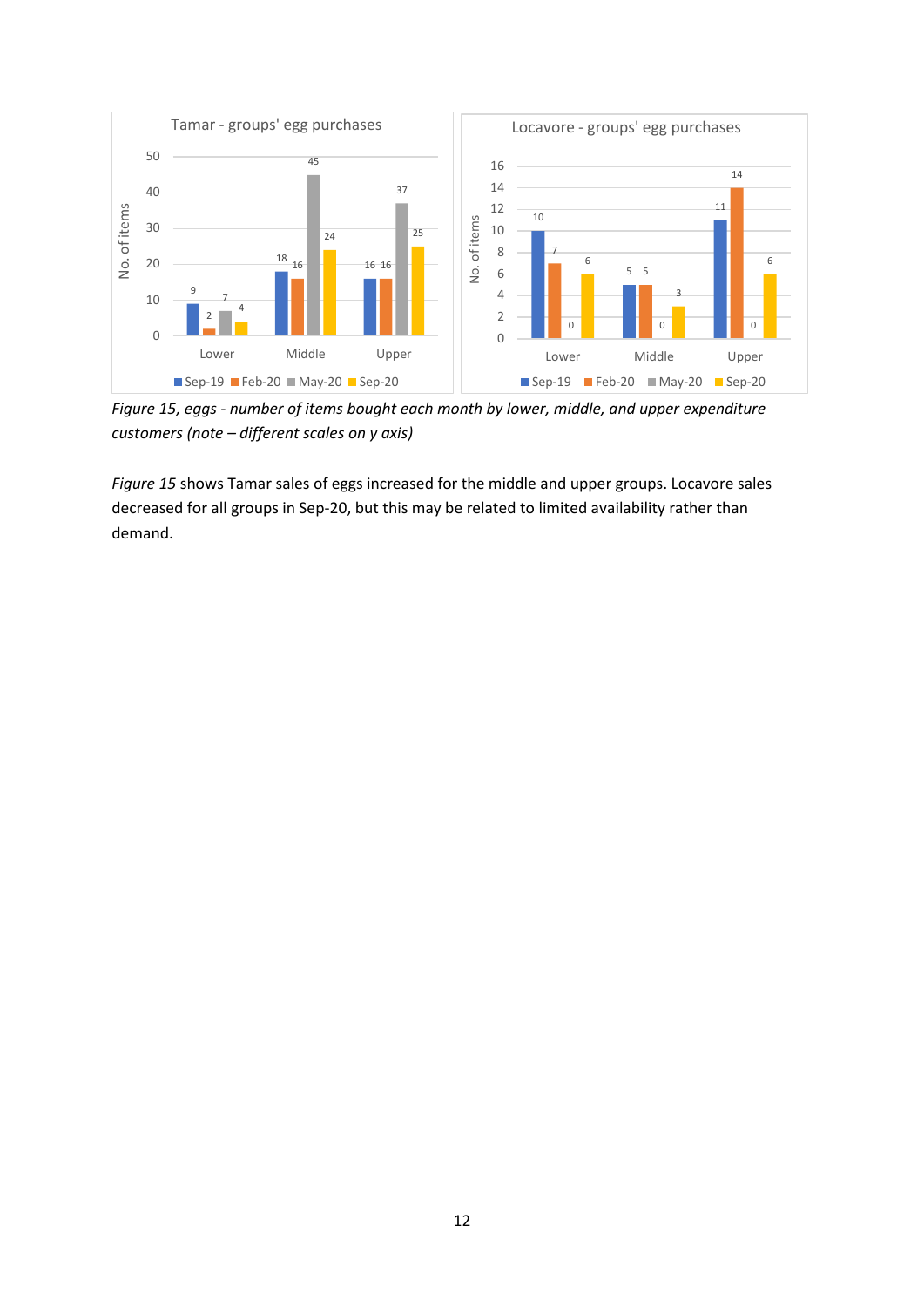### <span id="page-13-0"></span>Bread, cakes, pies



*Figure 16, bread, cakes, pies - number of items bought each month by Tamar and Locavore customers*

*Figure 16* shows that sales of bread and pies & pasties were fairly consistent, whereas sales of cakes & pastries fluctuated.

#### **Bread**

No significant change in demand, with the exception of a large increase for Locavore in May-20. Tamar sales were approximately 3 times those of Locavore's. Both hubs offer a wide range of breads.

#### **Cakes & pastries**

Tamar sales were fairly constant over the 4 months. Locavore sales, however, were 173% higher in Sep-20 compared to Sep-19. Locavore in particular experienced a spike in May-20. Both hubs offer a wide range of cakes and pastries.

#### **Pies, pasties, quiche**

Tamar sales were reasonably consistent. Locavore do not sell these products.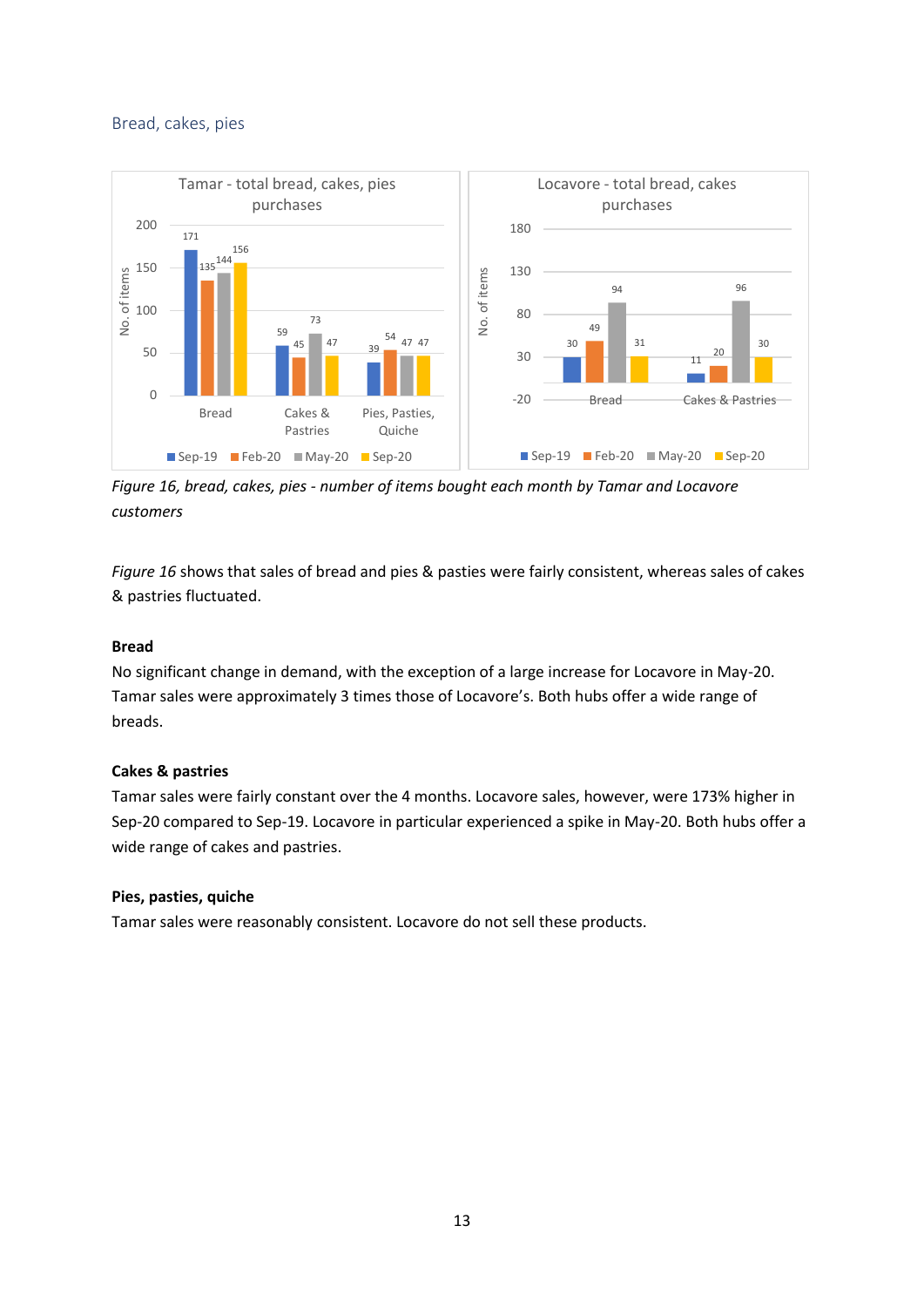



*Figure 17, bread - number of items bought each month by lower, middle, and upper expenditure customers (note – different scales on y axis)*

*Figure 17* shows bread sales were fairly consistent for all 3 Tamar groups. Locavore sales increased for all 3 groups until Sep-20, when there was a sharp decrease.



*Figure 18, cakes and pastries - number of items bought each month by lower, middle, and upper expenditure customers*

*Figure 18* shows that sales of cakes & pastries increased for both of the middle expenditure groups and for the Locavore upper group. The Tamar upper group bought proportionally more cakes & pastries, but this appears to have progressively decreased over the 4 months.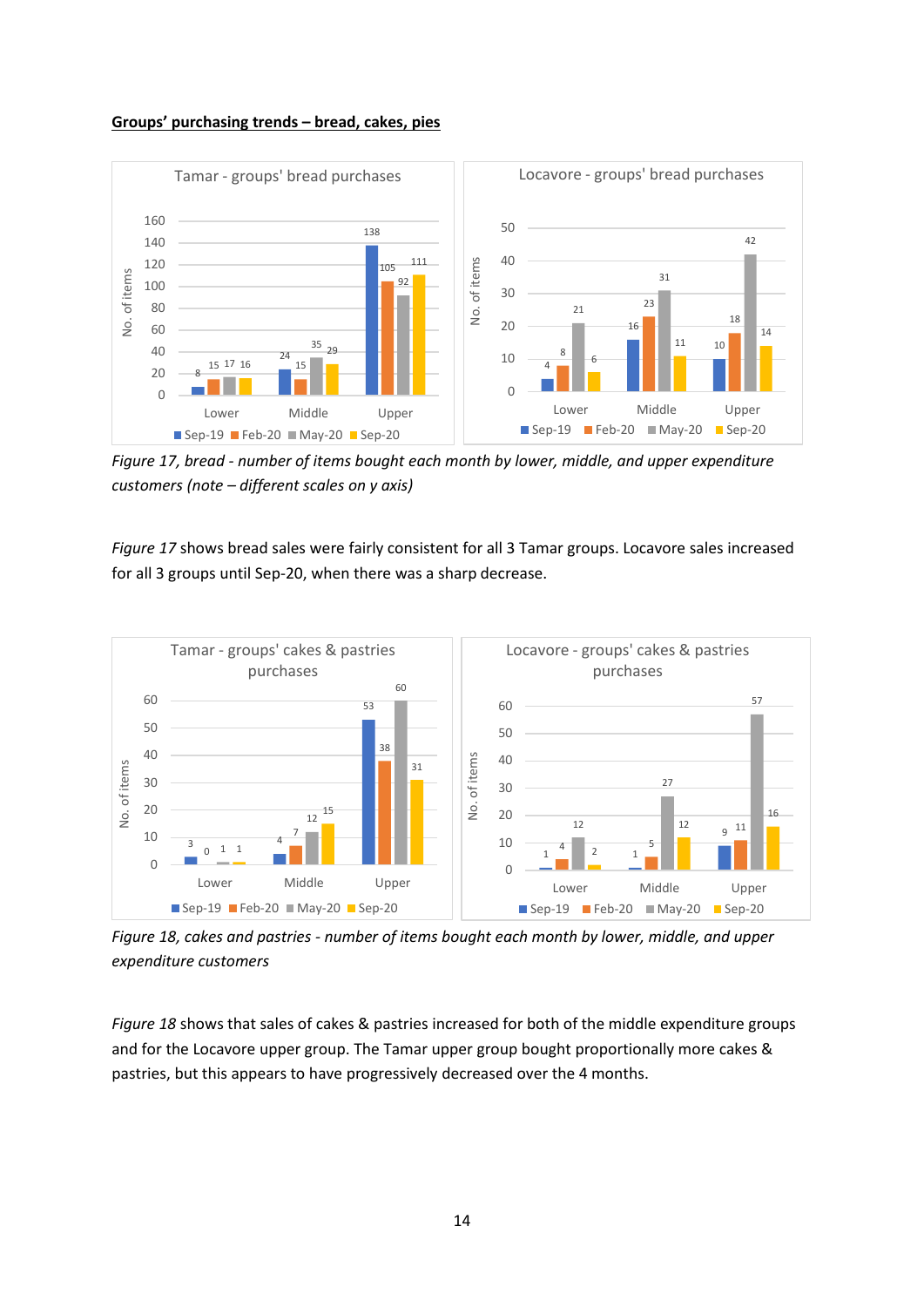

*Figure 19, pies, pasties, quiche - number of items bought each month by lower, middle, and upper expenditure customers*

*Figure 19* shows that Tamar sales of pies, pasties and quiche were consistent for the lower group. Sales gradually increased for middle group but decreased for the upper group.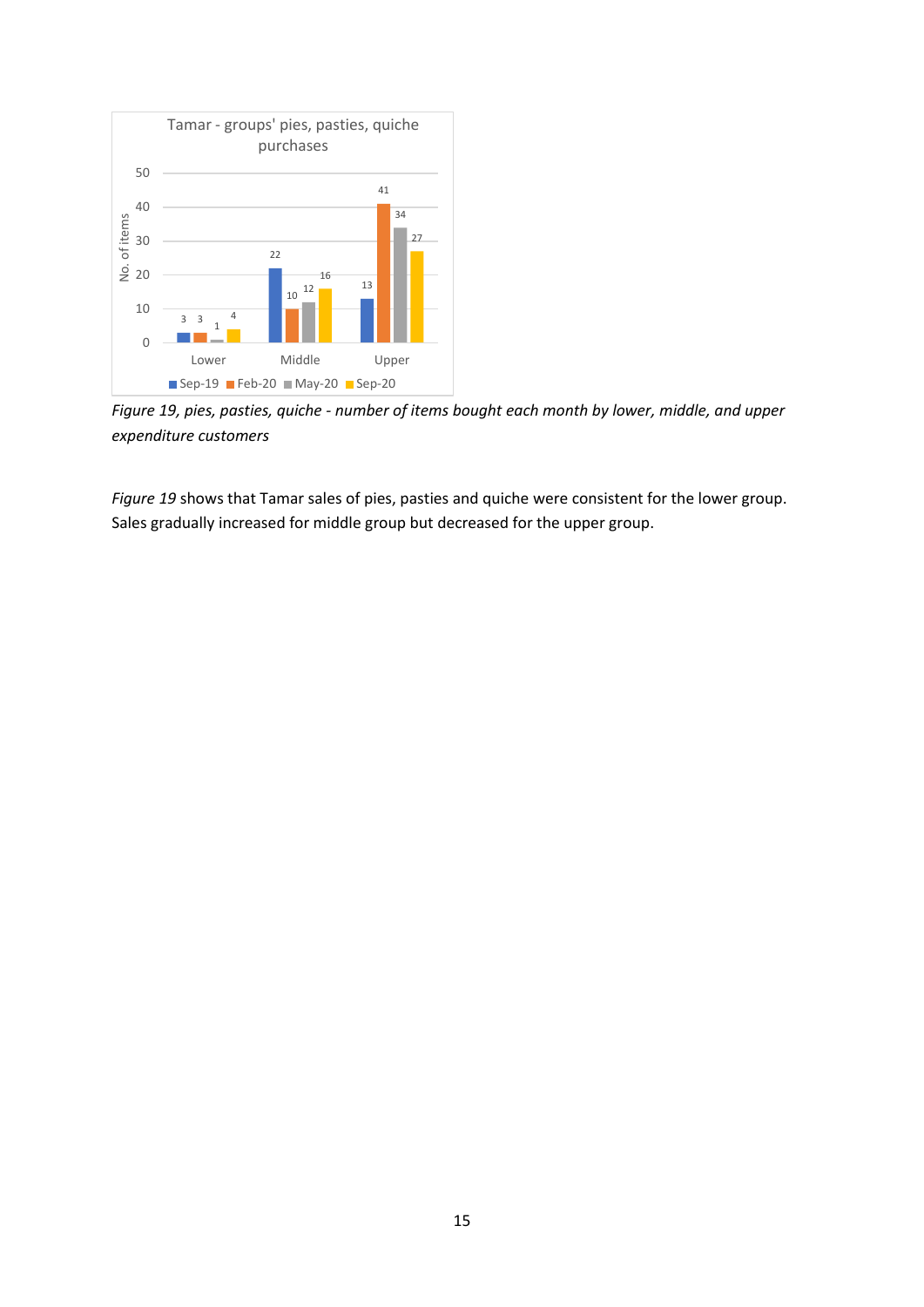## <span id="page-16-0"></span>Meal basics



*Figure 20, meal basics - number of items bought each month by Tamar and Locavore customers*

*Figure 20* shows that sales of meat and soya products increased. Demand for fresh fish was consistent but increased for tinned fish.

## **Tofu and tempeh**

Tamar sales were fairly consistent, but Locavore sales almost tripled from Sep-19 to Sep-20. Locavore sales were more than 3 times Tamar's sales.

## **Fish**

Tamar sales were consistent, aside from the peak in May-20. Locavore appears to have started selling canned fish in May-20 and demand increased in Sep-20 by 38%. Tamar sells fresh fish: catch of the day (various), salmon, smoked salmon, pilchards, scallops. Locavore sells canned fish: tuna, sardines, mackerel (all in olive oil).

#### **Meat**

Tamar sales dipped in Feb-20 but then almost tripled in May-20. Sep-20 sales were 37% higher than Sep-19. Tamar sells: Pork (chops, bacon, sausages, ribs, roasting joint), Beef (steak, mince, chunks, roasting joint, burgers, oxtail, ox tongue), Chicken, Lamb, Goat. Locavore does not sell meat.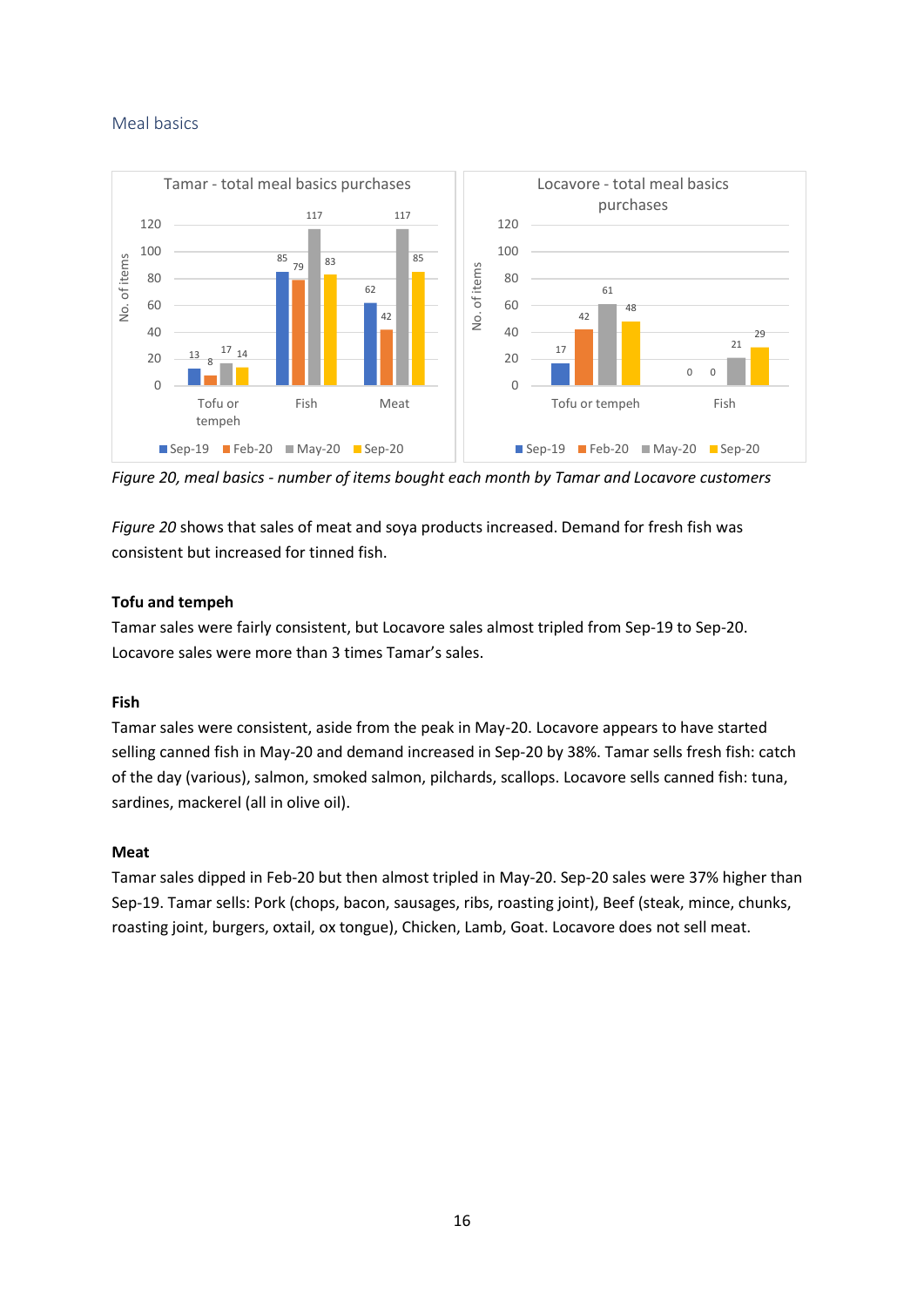#### **Groups' purchasing trends – meal basics**



*Figure 21, tofu & tempeh - number of items bought each month by lower, middle, and upper expenditure customers (note – different scales on y axis)*

*Figure 21* shows that Locavore sales of tofu and tempeh increased for all 3 groups, whereas Tamar sales were fairly consistent. The Tamar middle group and Locavore upper group bought proportionally more soya-based products than the other groups.



*Figure 22, fish - number of items bought each month by lower, middle, and upper expenditure customers*

*Figure 22* shows that Tamar lower and middle groups bought proportionally more fish, relative to the upper group. All 3 groups reduced their purchases of fish in Sep-20. No clear findings can be drawn from the Locavore graph.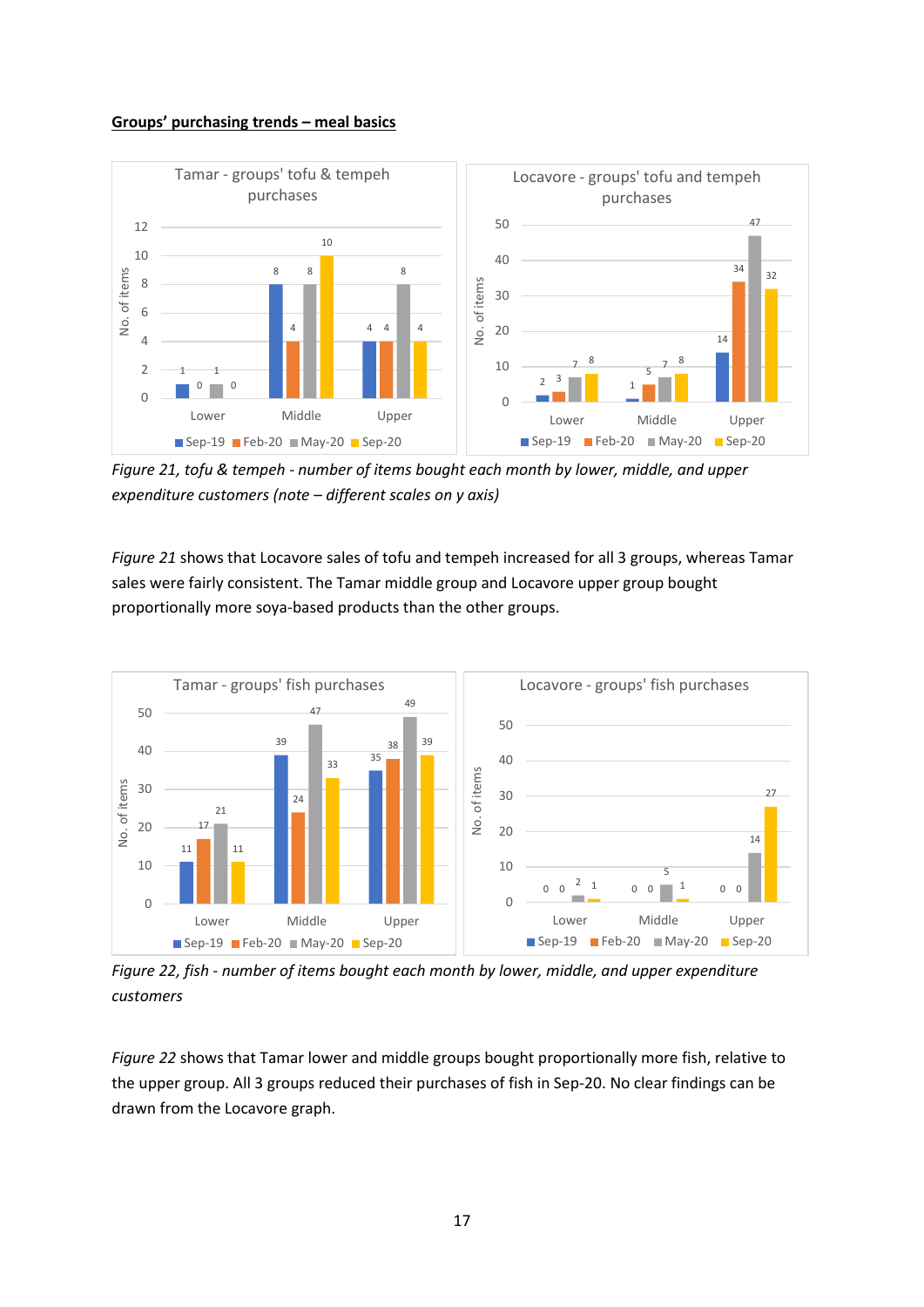

*Figure 23, meat - number of items bought each month by lower, middle, and upper expenditure customers*

*Figure 23* shows that Tamar sales of meat increased for the lower and upper expenditure groups but remained constant for the middle group.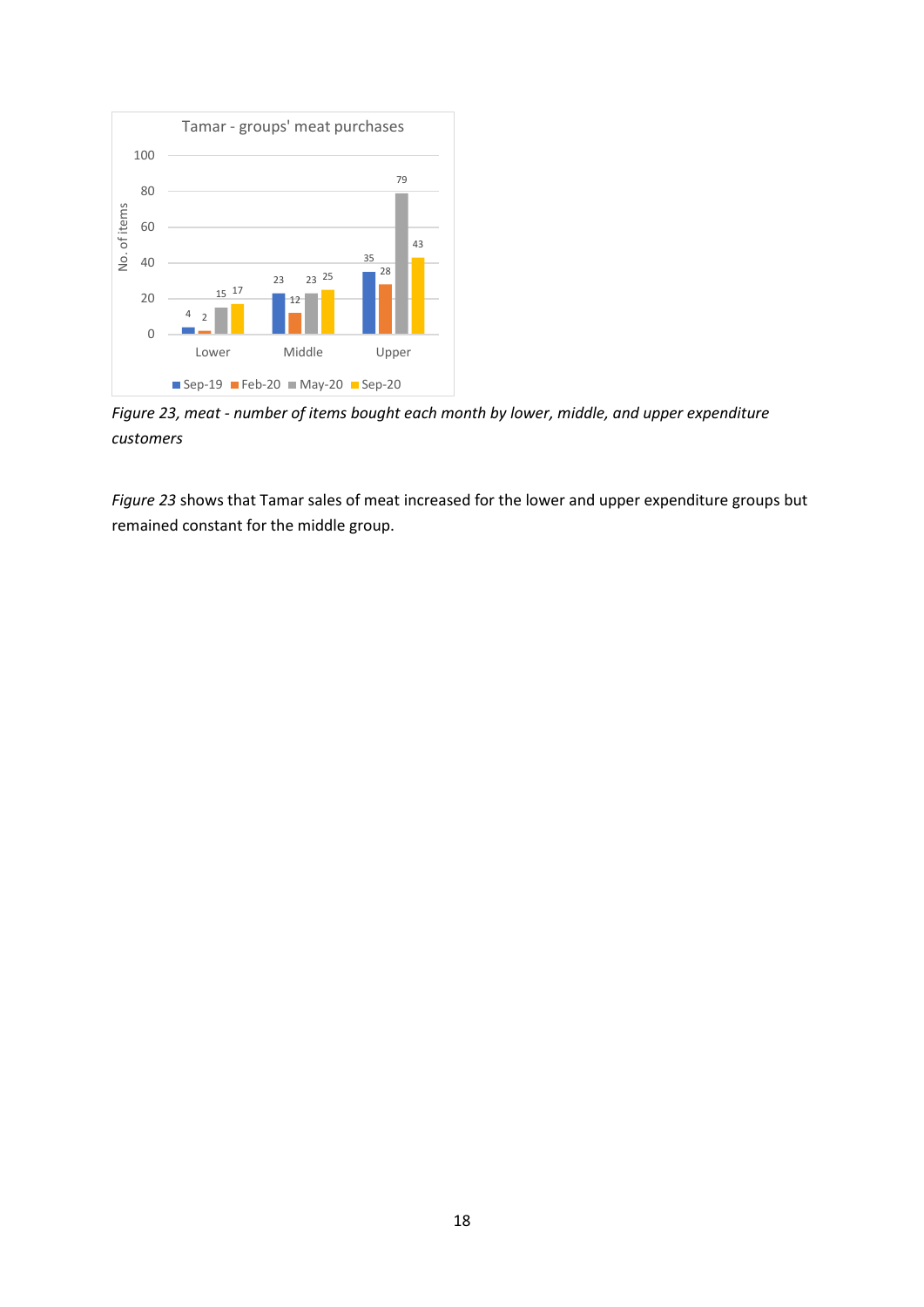## <span id="page-19-0"></span>Cupboard stock



*Figure 24, cupboard stock - number of items bought each month by Tamar and Locavore customers (note – different scales on y axis)*

*Figure 24* shows that sales increased in all three cupboard stock categories over the 4 month.

## **Breakfast items**

Breakfast purchases increased for both hubs; Tamar sales were 50% higher in Sep-20 relative to Sep-19, and Locavore's were 256% higher. This includes: cereals, granola, muesli, oats.

## **Cupboard basics**

Both hubs experienced a peak in demand in May-20. Compared to the Sep-19 baseline, Tamar sales in Sep-20 more than doubled and Locavore's increased by 61%. This includes: pasta, noodles, rice, flour, sugar. Tamar also sells spelt, buckwheat, cous cous and quinoa.

## **Tins & meal ingredients**

Both hubs experienced a peak in May-20. Compared to the Sep-19 baseline, Tamar sales in Sep-20 increased by 47% and Locavore's by 24%. This includes: pulses, yeast, sausage mix, falafel mix, passata, pesto, dried mushrooms. Tins of chopped tomatoes, coconut milk, beans. Locavore also sells peas and dahl.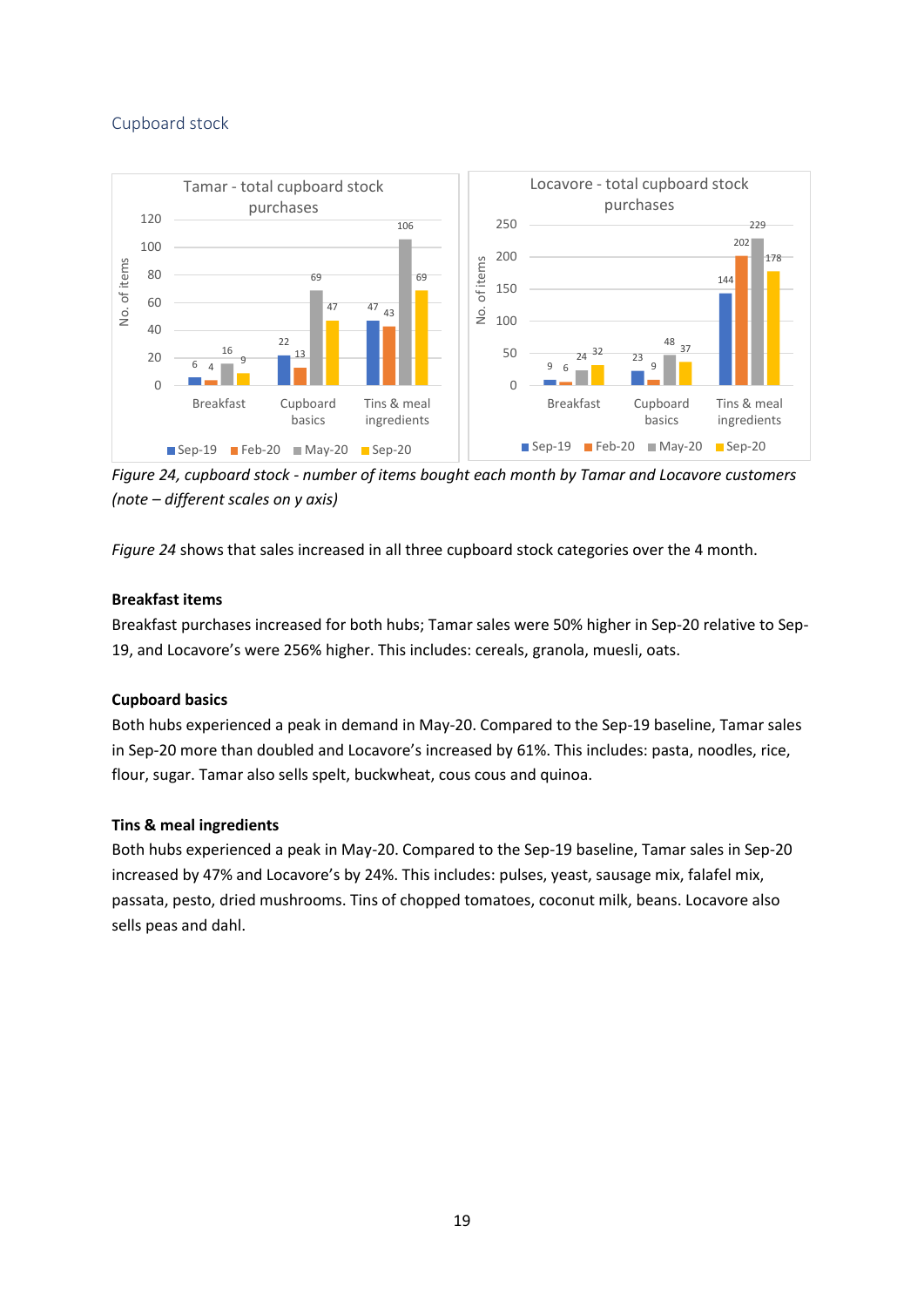#### **Groups' purchasing trends - cupboard stock**



*Figure 25, breakfast - number of items bought each month by lower, middle, and upper expenditure customers*

*Figure 25* shows that sales of breakfast products increased for both of the lower expenditure groups and in particular for the Locavore upper group.



*Figure 26, cupboard basics - number of items bought each month by lower, middle, and upper expenditure customers*

*Figure 26* shows that sales of basic items for the cupboard increased for the middle and upper groups of both hubs.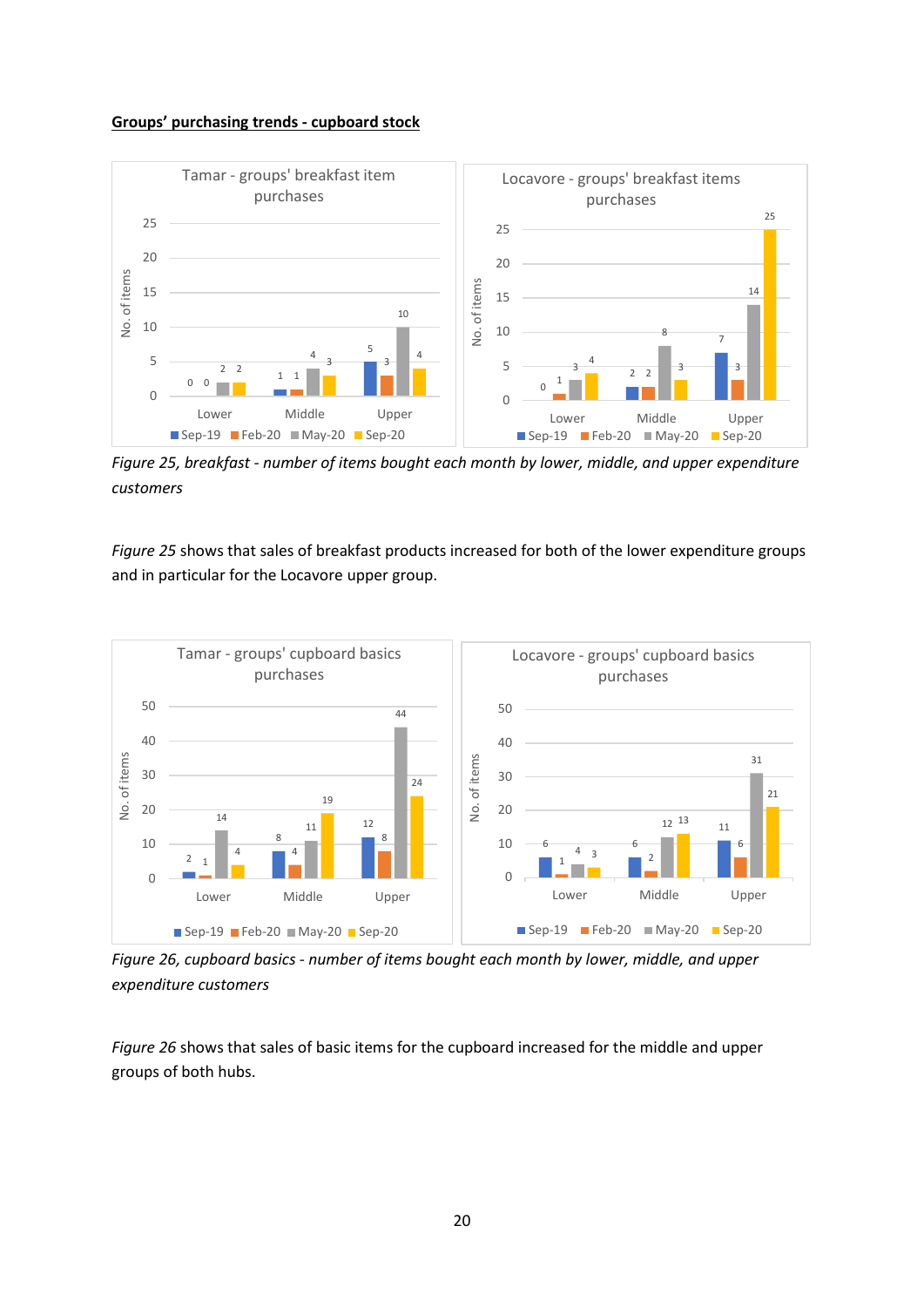

*Figure 27, tins & meal ingredients - number of items bought each month by lower, middle, and upper expenditure customers (note – different scales on y axis)*

*Figure 27* shows that sales of tins and meal ingredients increased for both of the upper expenditure groups but were relatively consistent for the lower and middle groups.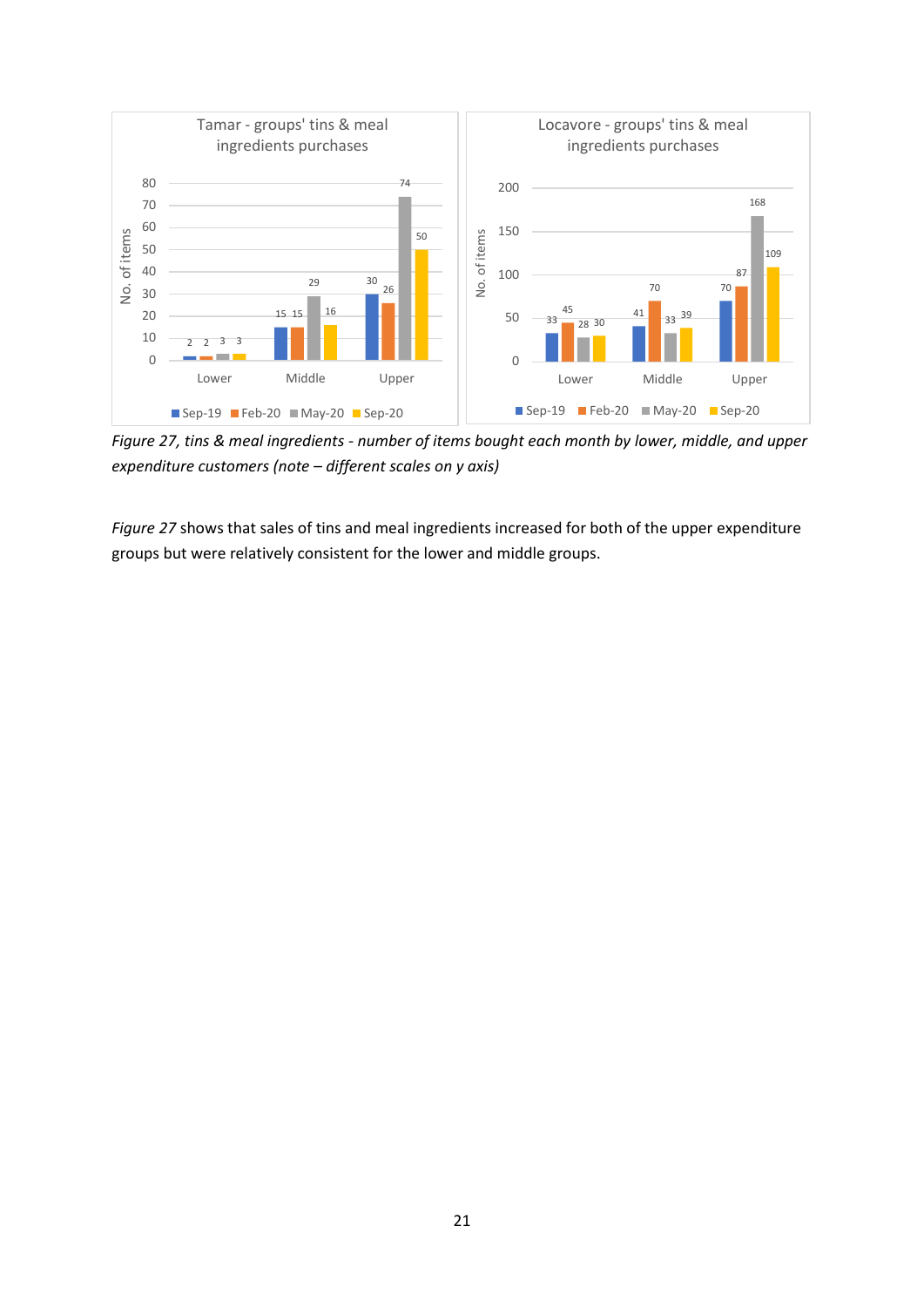### <span id="page-22-0"></span>Sauces, spreads, spices



*Figure 28, sauces, spreads, spices - number of items bought each month by Tamar and Locavore customers*

*Figure 28* shows that demand increased for preserves, sauces and spreads, as well as for herbs and spices.

### **Oils & vinegars**

No significant change over the 4 months. This includes: olive oil and coconut oil; Tamar also sells rapeseed oil and vinegar.

#### **Preserves, sauces and spreads**

Irrespective of the May-20 spike, sales of these products increased steadily. Locavore sales doubled and Tamar's were 143% higher in Sep-20, relative to Sep-19. This includes: jams, chutneys, peanut butter, tomato sauce, pickles, honey, chocolate spread, tahini, soya sauce. Locavore has a more limited range but also sells hummus and olives.

#### **Herbs and Spices**

Tamar sales increased incrementally over the 4 months. Sep-20 sales were more than double those of Sep-19. This includes: sea salt, dried herbs & spices, pepper, veg bouillon. Locavore do not sell these items.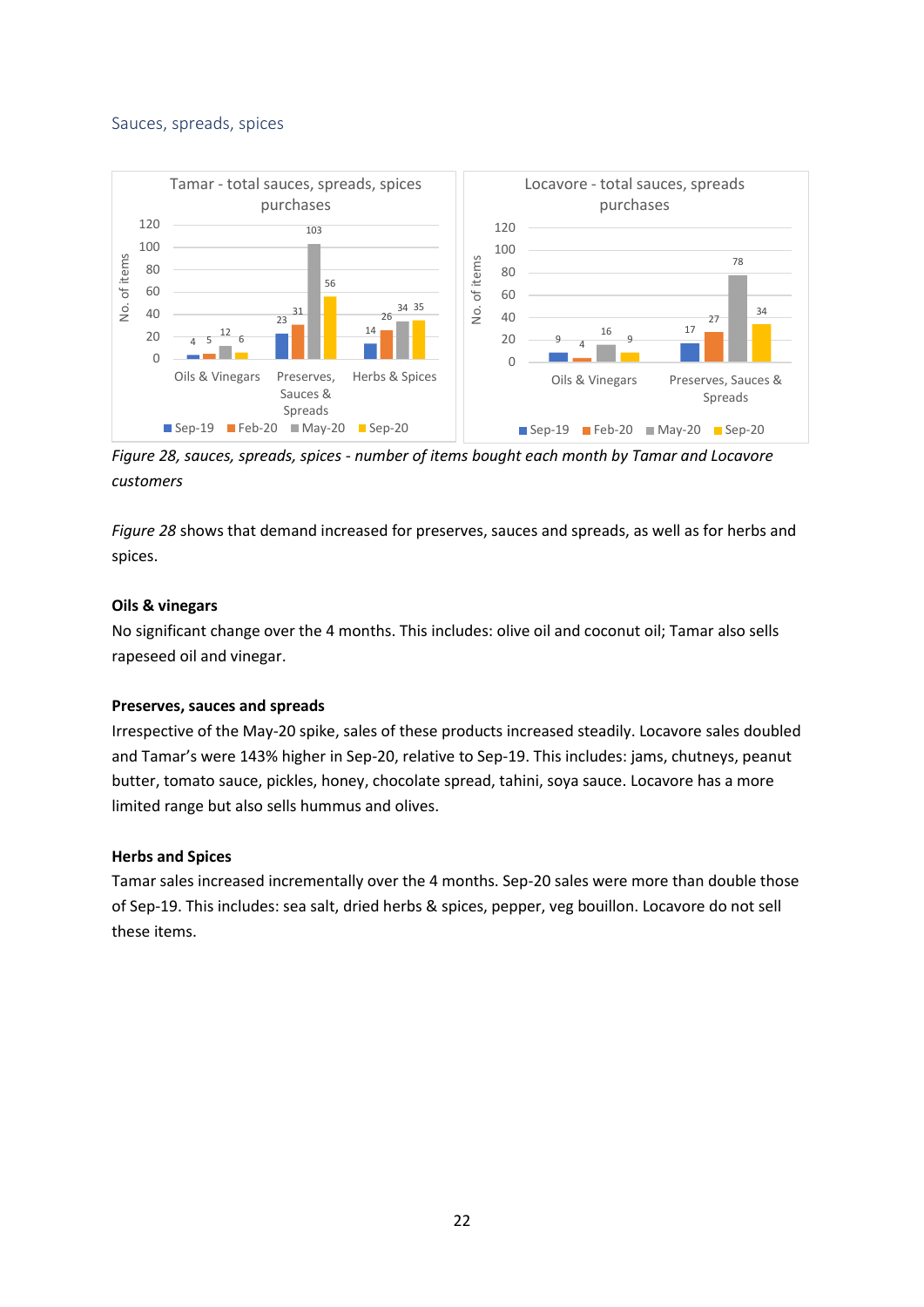#### **Groups' purchasing trends - sauces, spreads, spices**



*Figure 29, oils & vinegars - number of items bought each month by lower, middle, and upper expenditure customers*

*Figure 29* shows sales of oils and vinegars were fairly consistent across all groups, excepting the clear spike in May-20.



*Figure 30, preserves, sauces, spreads - number of items bought each month by lower, middle, and upper expenditure customers*

*Figure 30* shows that sales of preserves, sauces and spreads increased for both of the upper expenditure groups and also the Tamar middle group. The May-20 spike was particularly pronounced for these groups.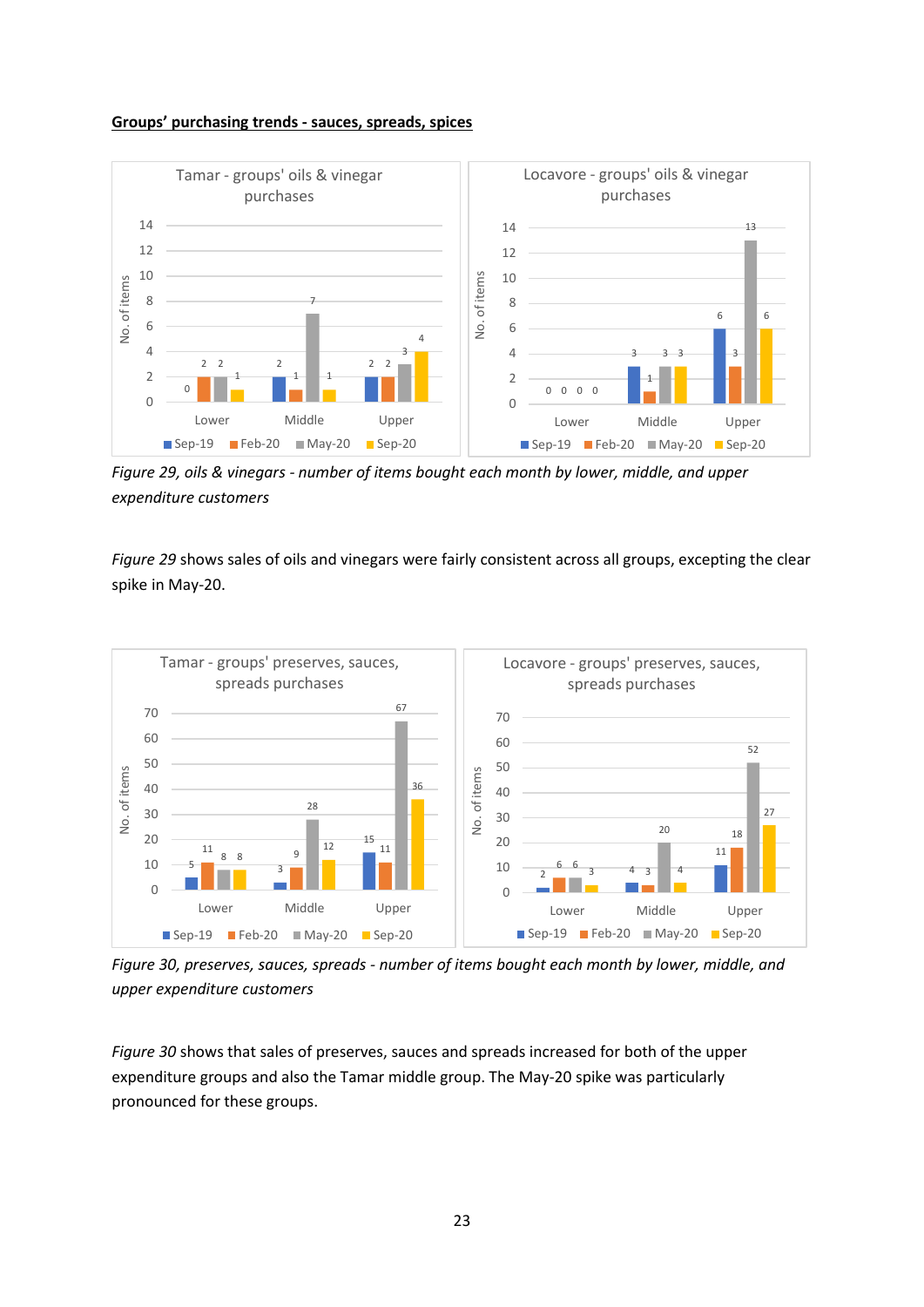

*Figure 31, herbs & spices - number of items bought each month by lower, middle, and upper expenditure customers*

*Figure 31* shows that sales of herbs and spices gradually increased for all 3 Tamar groups.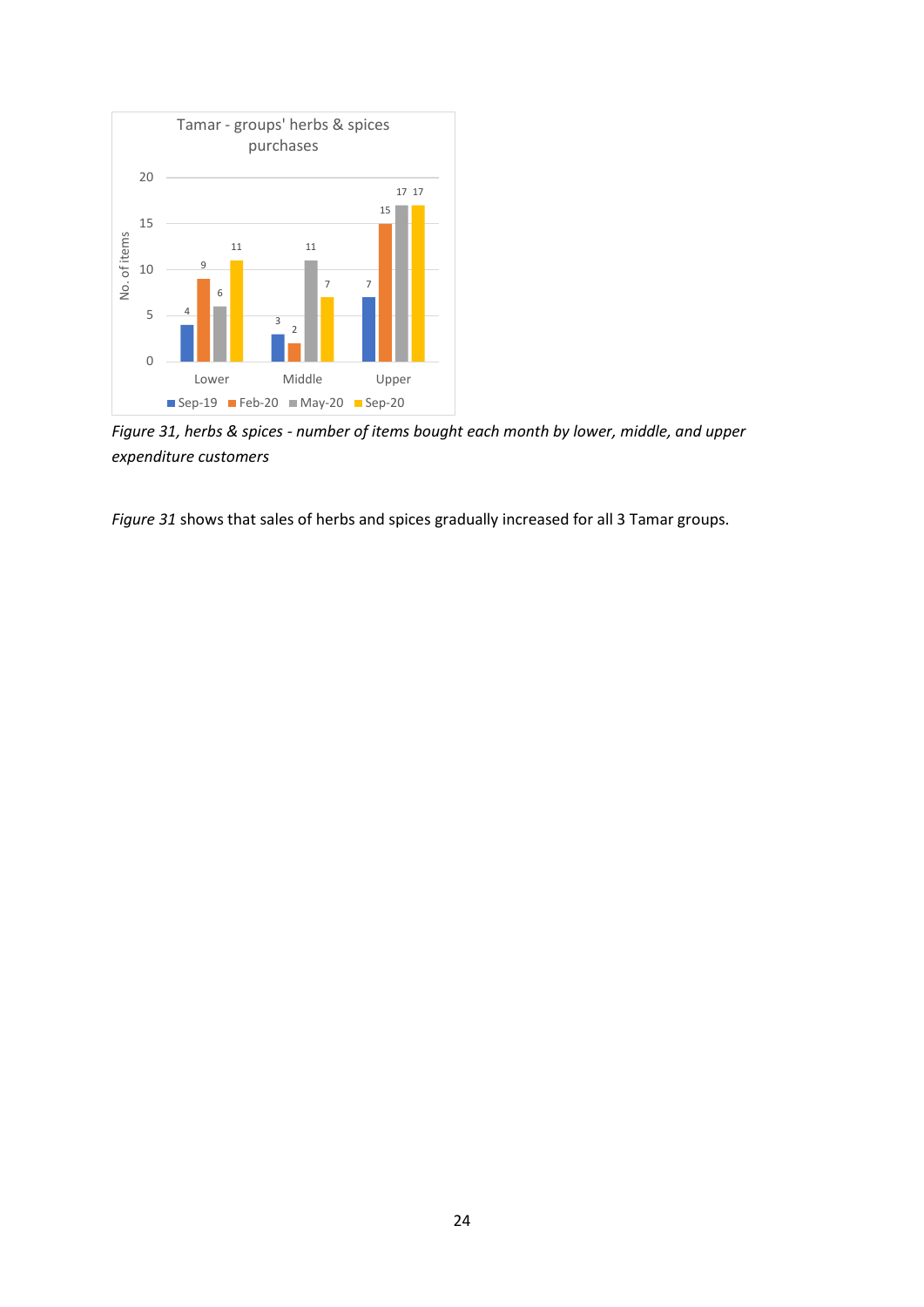### <span id="page-25-0"></span>Snacks



*Figure 32, snacks - number of items bought each month by Tamar and Locavore customers*

*Figure 32* shows there was a considerable increase in sales of all types of snacks in May-20. Sales of nuts, seeds and dried fruit increased steadily over the 4 months. The two hubs differ in relative sales of sweet and savoury snacks and so it difficult to generalise from these graphs.

#### **Snacks - savoury**

Tamar sales were 162% higher in Sep-20 relative to Sep-19. Locavore sales were fairly consistent, perhaps reflecting the more limited selection. Tamar sells: corn cakes, rice cakes, lentil/quinoa chips, roasted fava beans, bombay mix. Locavore sells oat cakes only.

#### **Snacks - sweet**

Both hubs experienced a significant spike in May-20, but sales in Sep-20 were 24% lower for Tamar and 57% lower for Locavore, relative to Sep-19. Tamar sells: chocolate, sesame snaps, halva, biscuits, marshmallows. Locavore sells: chocolate, cocoa powder, waffles, sweet trio.

#### **Nuts, seeds and dried fruit**

Tamar sales doubled and Locavore sales quadrupled in Sep-20, relative to Sep-19. This includes: cashews, walnuts, sunflower seeds. Tamar also sells brazil nuts, dried mango, apricots, dates, cranberries, apple shreds, pumpkin seeds, chia seeds, flaxseed. Locavore also sells almonds.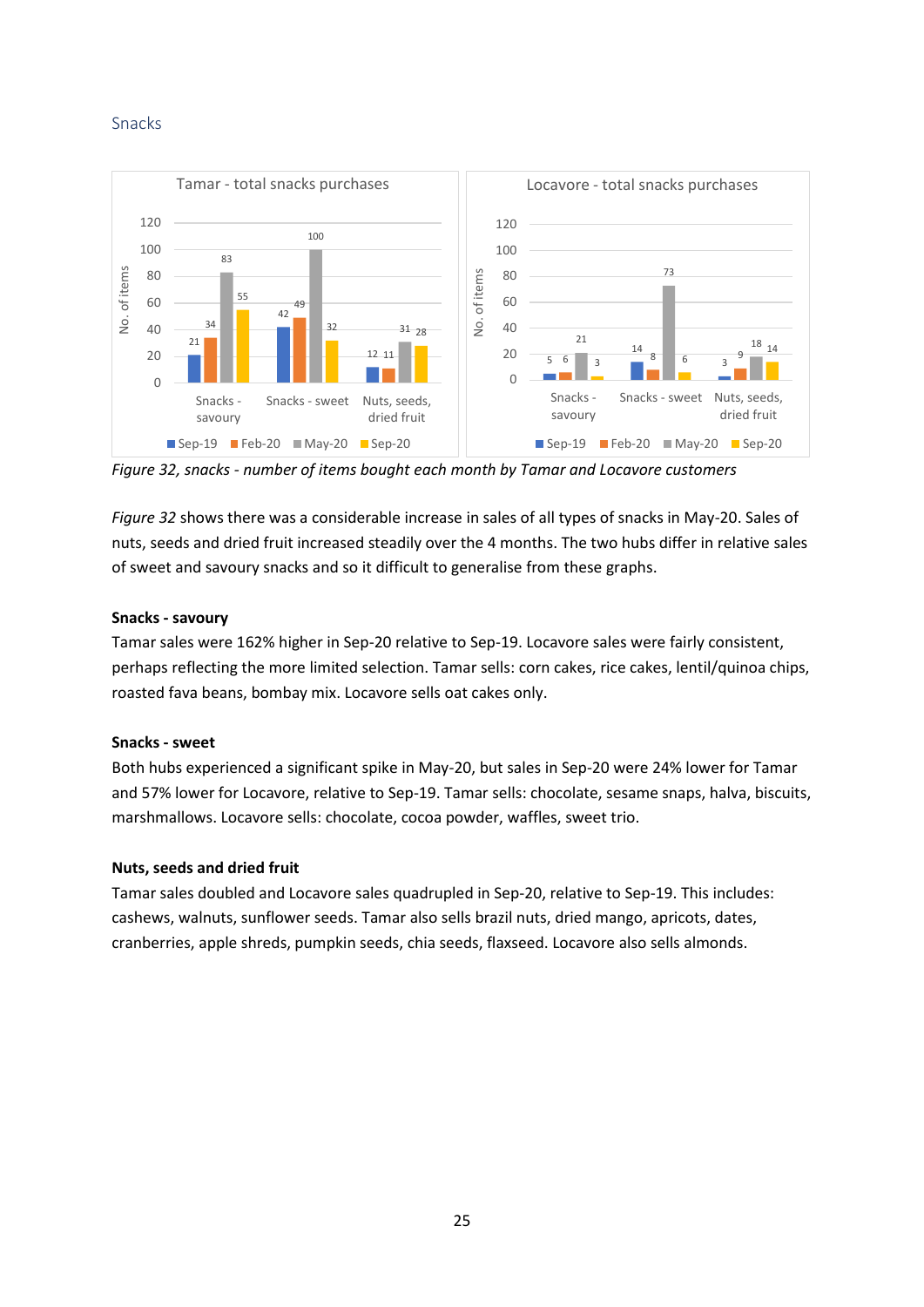#### **Groups' purchasing trends – snacks**



*Figure 33, savoury snacks - number of items bought each month by lower, middle, and upper expenditure customers (note – different scales on y axis)*

*Figure 33* shows that sales of savoury snacks increased for all of the Tamar groups over the 4 months, whereas the Locavore groups remained consistent. Both upper groups experienced a significant spike in sales in May-20.



*Figure 34, sweet snacks - number of items bought each month by lower, middle, and upper expenditure customers*

No clear spending patterns can be identified in *Figure 34*, aside from the clear increase in demand in May-20.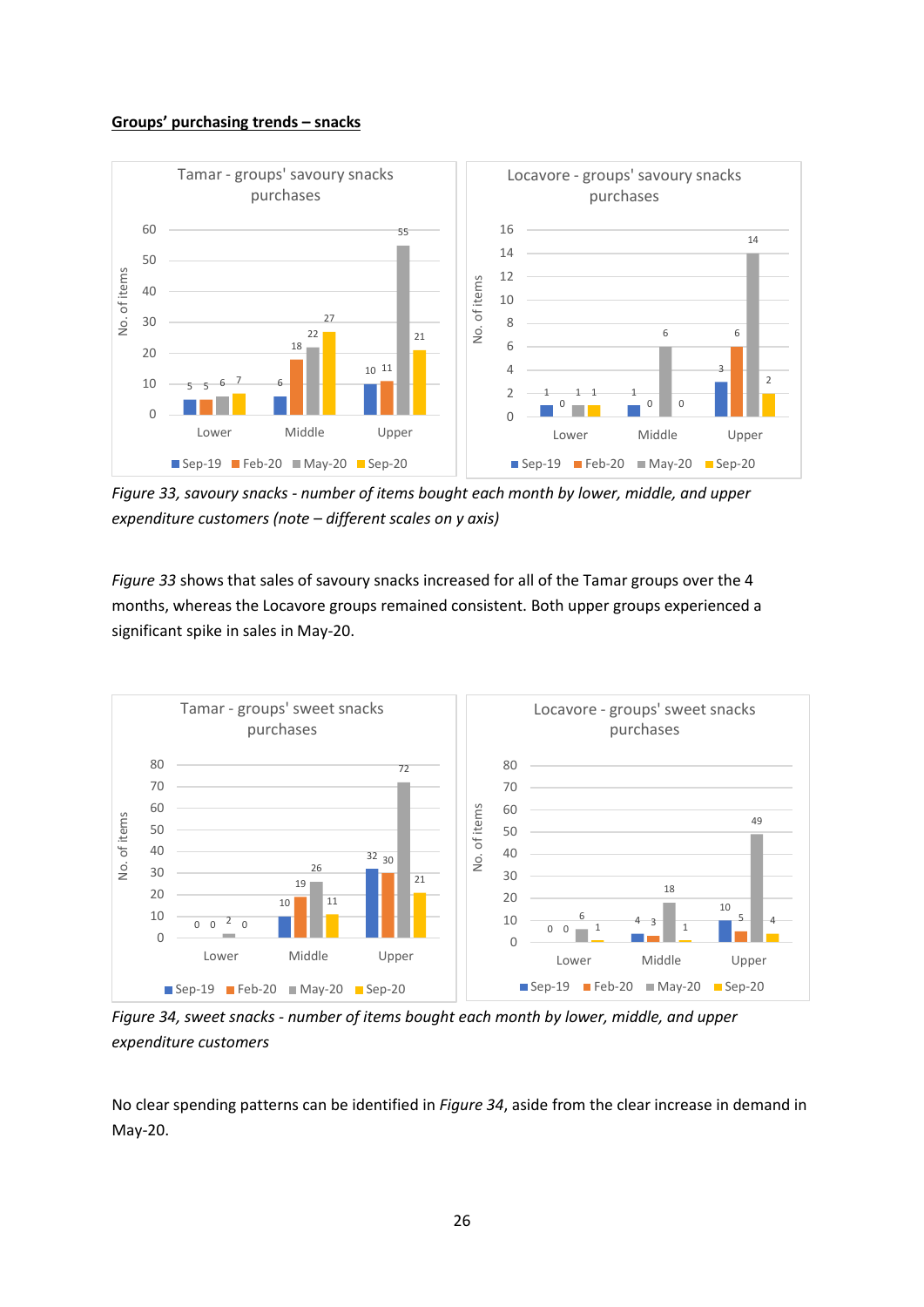

*Figure 35, nuts, seeds, dried fruit - number of items bought each month by lower, middle, and upper expenditure customers*

*Figure 35* shows that sales of nuts, seeds and dried fruit increased for both of the upper expenditure groups as well as Tamar middle group. The remaining groups were fairly consistent in their purchasing behaviour.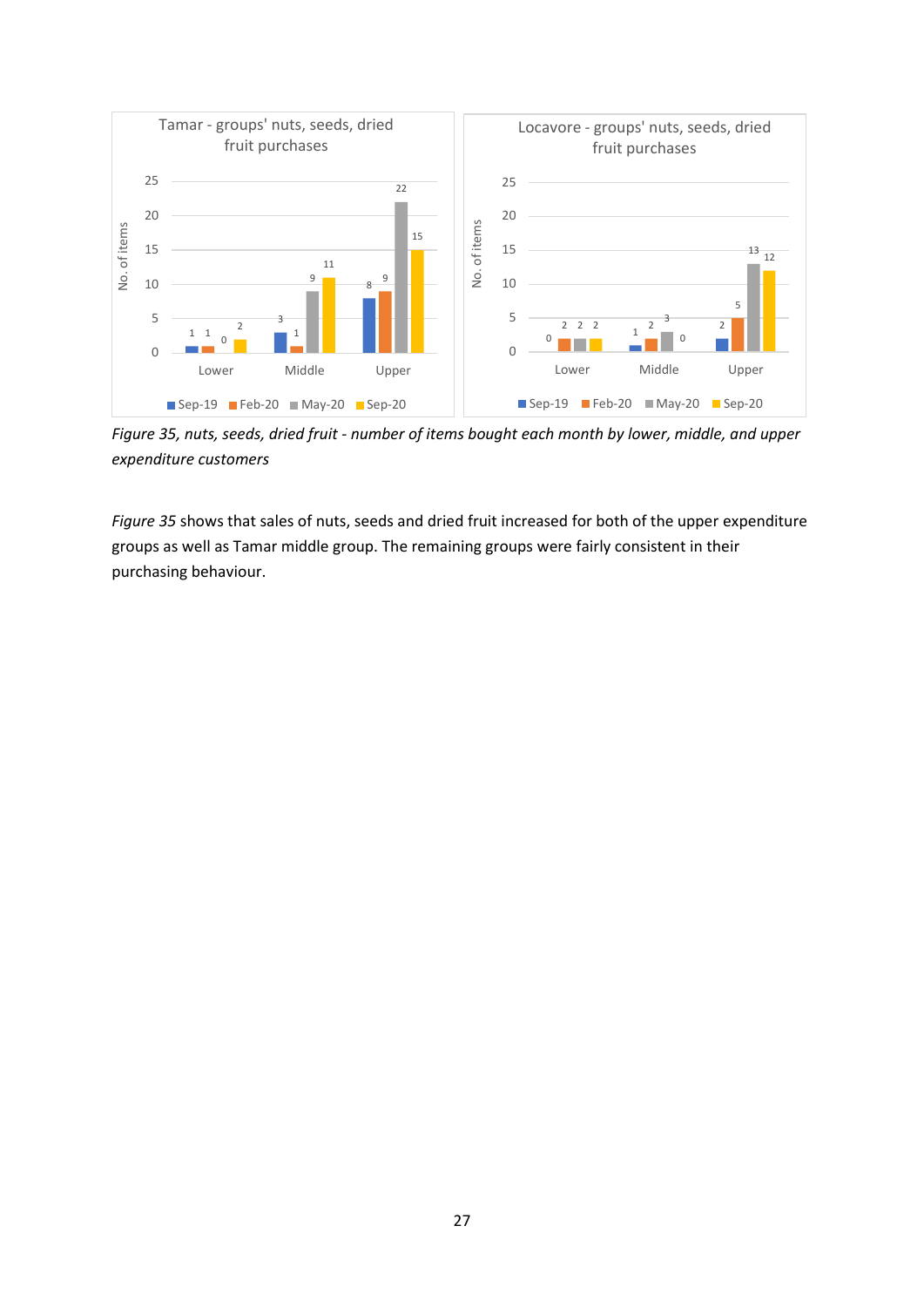## <span id="page-28-0"></span>Beverages



*Figure 36, beverages - number of items bought each month by Tamar and Locavore customers*

*Figure 36* shows that sales in both drinks categories increased, particularly juices & soft drinks.

## **Juices & soft drinks**

Demand for these products increased steadily - sales in Sep-20 were quadruple those of Sep-19 for both hubs. Tamar sales were approximately double those of Locavore's. Milk substitutes such as oat, soya and almond are coded under 'juices & soft drinks'.

## **Tea & Coffee**

Both hubs experienced a spike in May-20. Sales in Sep-20 were 48% higher (Tamar) and 60% (Locavore) higher than in Sep-19. Tamar sales were more than double those of Locavore's.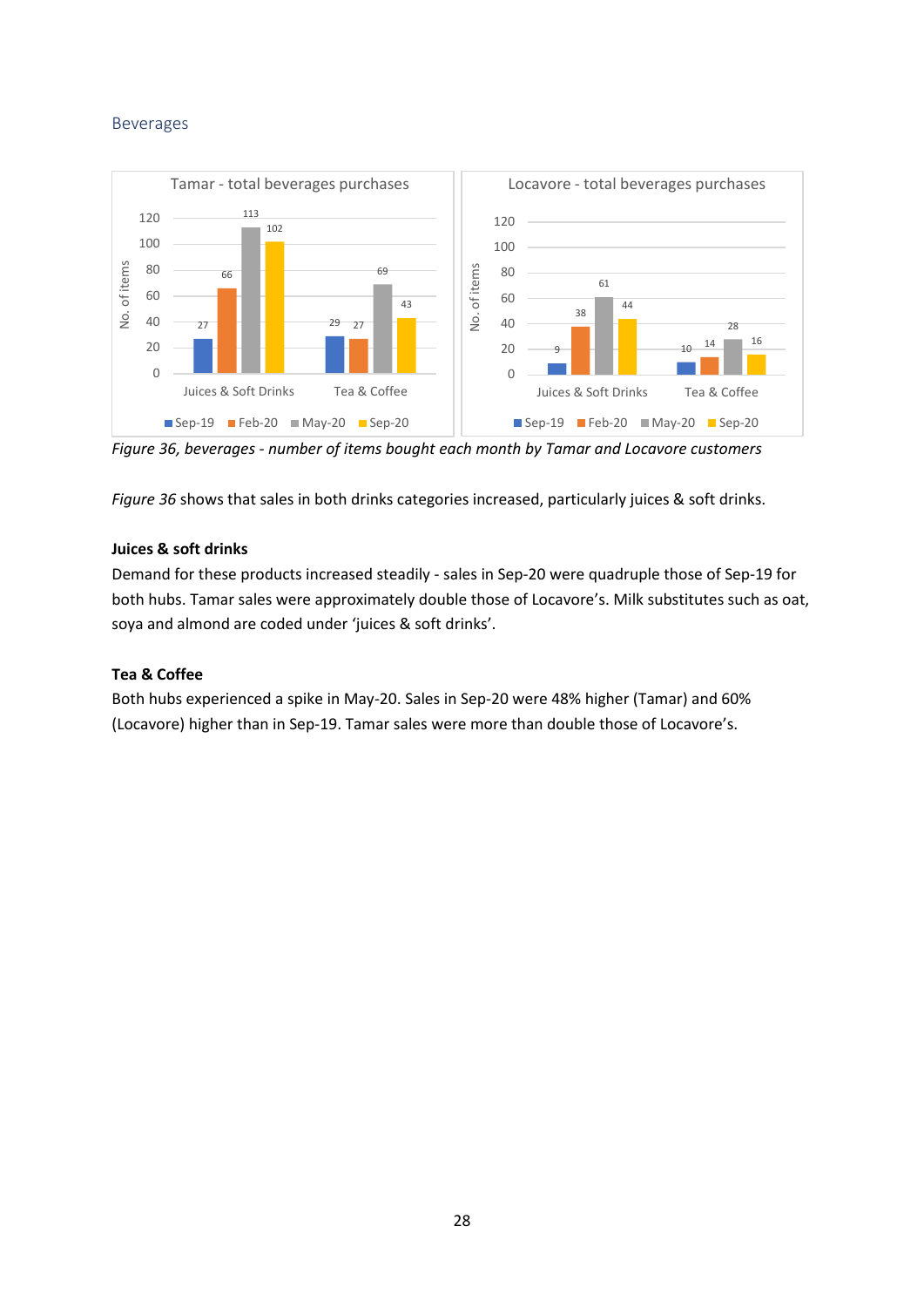#### **Groups' purchasing trends – beverages**



*Figure 37, juices & soft drinks - number of items bought each month by lower, middle, and upper expenditure customers*

*Figure 37* shows that the middle and upper expenditure groups increased their purchases of juices and soft drinks over the 4 months. The lower groups remained constant.



*Figure 38, tea & coffee - number of items bought each month by lower, middle, and upper expenditure customers (note – different scales on y axis)*

*Figure 38* shows that both of the lower groups remained constant. Both middle groups increased tea & coffee purchases over the 4 months but sales decreased in Sep-20. Sales increased for both upper groups, aside from a dip in Feb-20.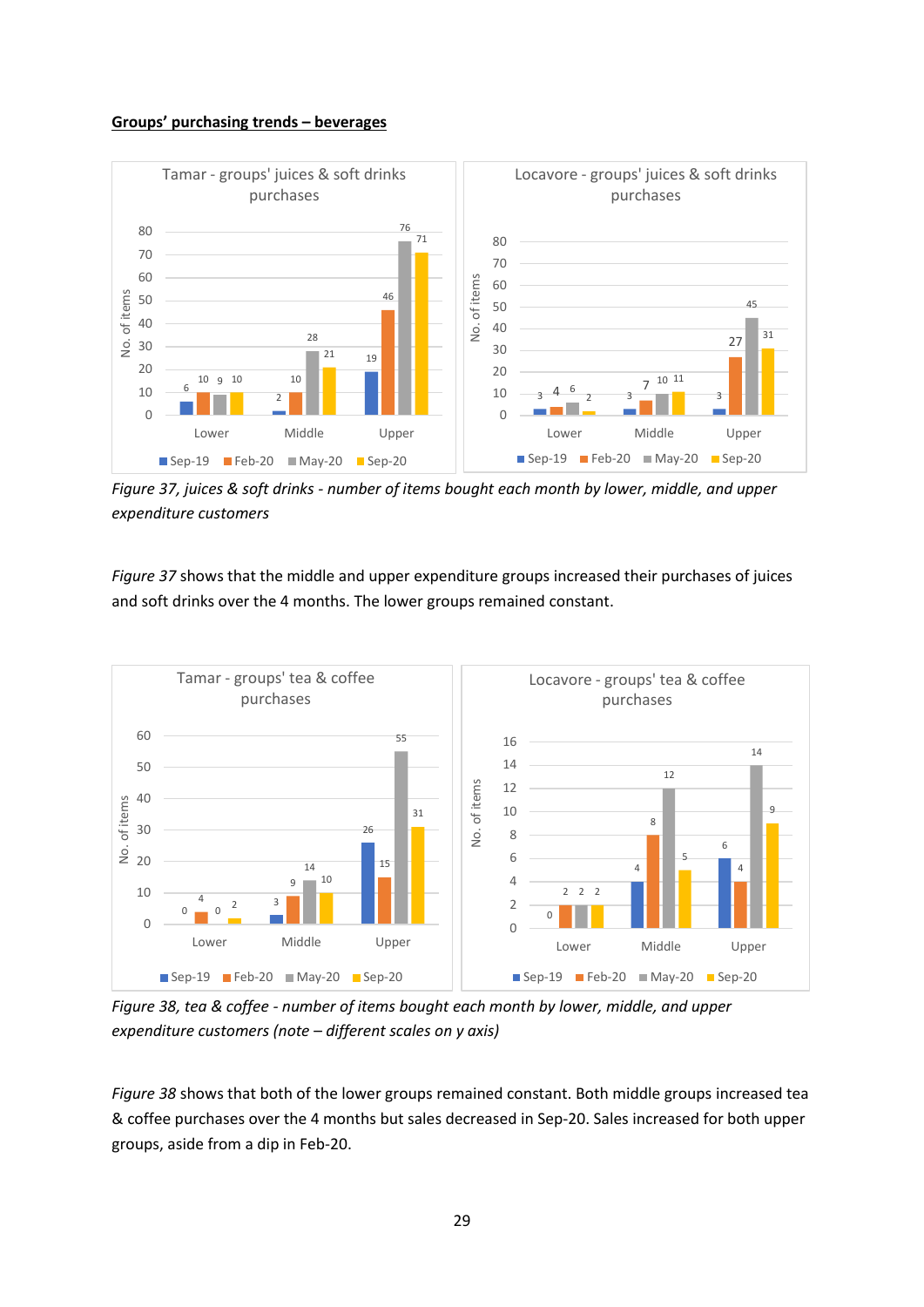### <span id="page-30-0"></span>Non-food items



*Figure 39, non-food items - number of items bought each month by Tamar and Locavore customers*

*Figure 39* shows that sales of non-food items were fairly consistent over the 4 months.

### **Cleaning & Household**

Tamar sales fluctuated somewhat, but Locavore sales gradually increased over the 4 months. This includes: washing powder, dishwasher tablets, toilet roll, kitchen roll, cleaning products, caddy liners and refuse sacks. Tamar also sells logs, kindling and charcoal.

#### **Health and Beauty**

Aside from a spike in May-20 for both hubs, health and beauty sales were fairly consistent. This includes: soap, toothpaste, shampoo, conditioner, sanitary products. Tamar have a more limited range than Locavore.

#### **Toilet & kitchen roll**

Locavore sales have remained broadly consistent, but Tamar sales in Sep-20 were 30% higher than in Sep-19. Tamar sales were approximately 4 times those of Locavore's.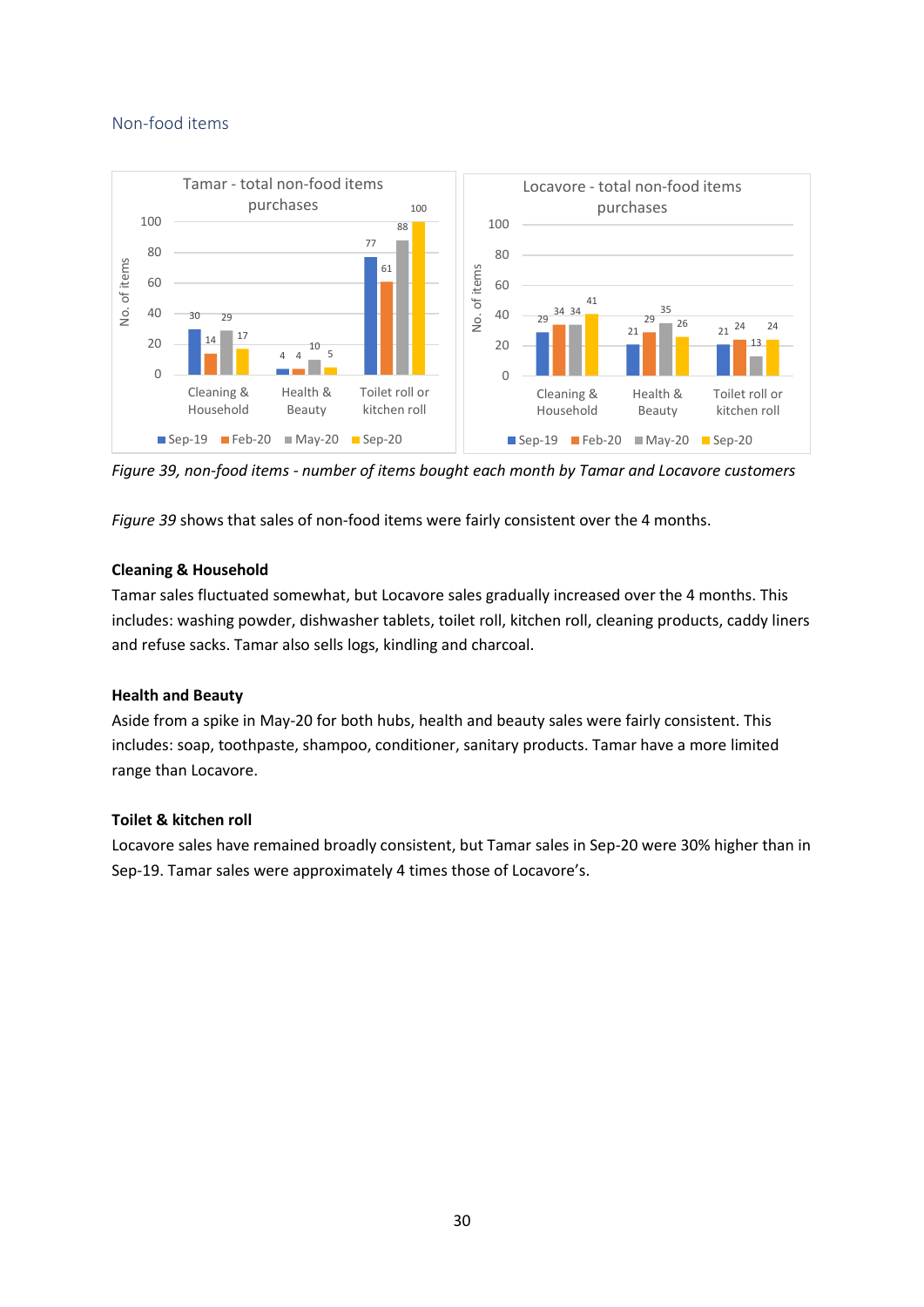#### **Groups' purchasing trends - non-food items**



*Figure 40, cleaning & household - number of items bought each month by lower, middle, and upper expenditure customers*

The groups varied somewhat in their purchasing behaviour of cleaning & household items and so not clear findings emerge in *Figure 40.*



*Figure 41, health & beauty - number of items bought each month by lower, middle, and upper expenditure customers (note – different scales on y axis)*

*Figure 41* shows that sales of health and beauty products were broadly consistent over the 4 months for all groups, albeit with some fluctuation.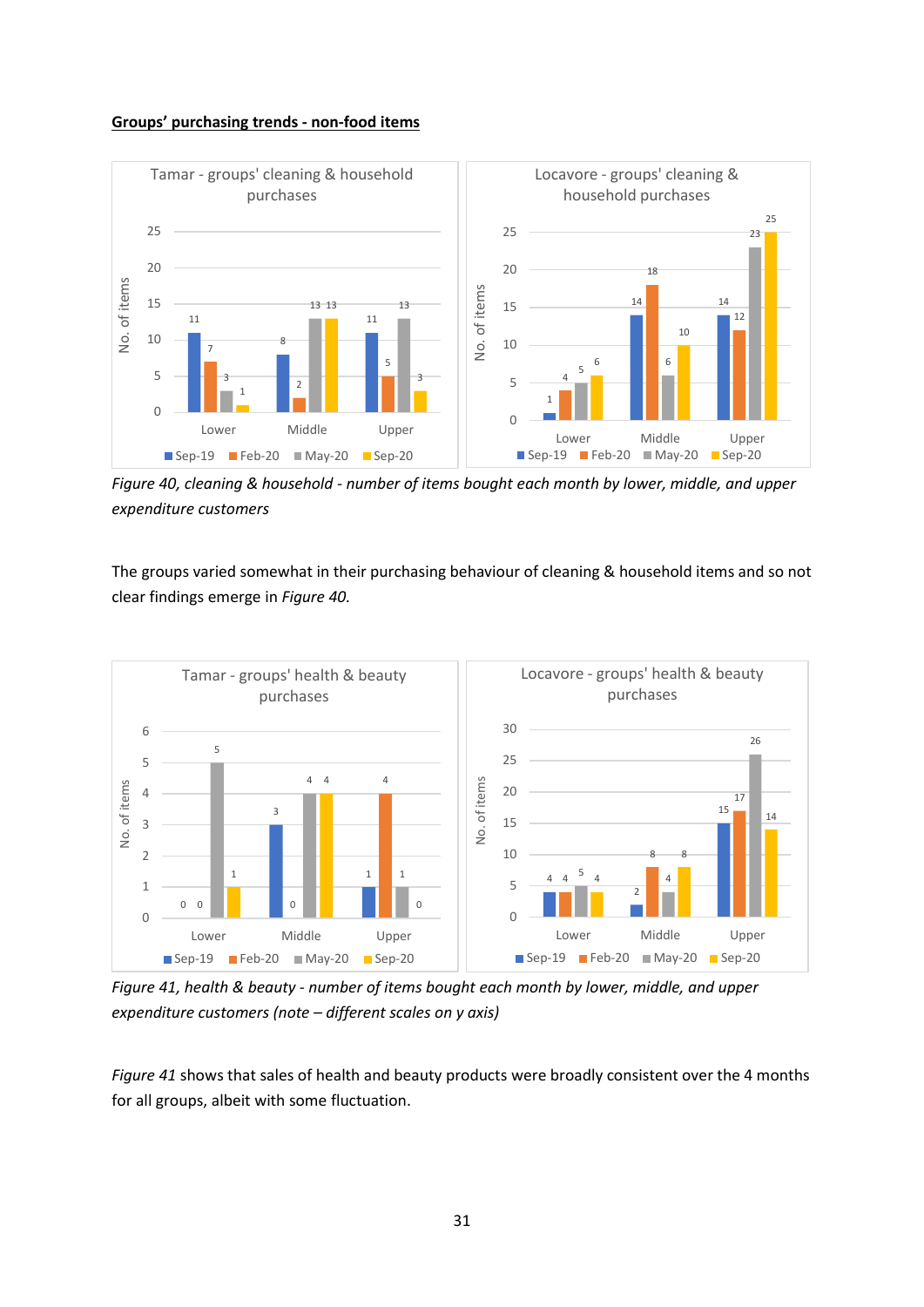

*Figure 42, toilet roll & kitchen roll - number of items bought each month by lower, middle, and upper expenditure customers (note – different scales on y axis)*

*Figure 42* shows that sales of toilet roll and kitchen roll were consistent for both upper expenditure groups but increased for the Tamar middle group and Locavore lower group. Both middle groups bought proportionally more of these items.

#### **Excluded items**

The following items were excluded because they are outside the scope of this project: 'Flower, Plants & Garden' (both hubs); Tamar 'crafts' & 'event tickets'; Locavore 'Good food fund donation'.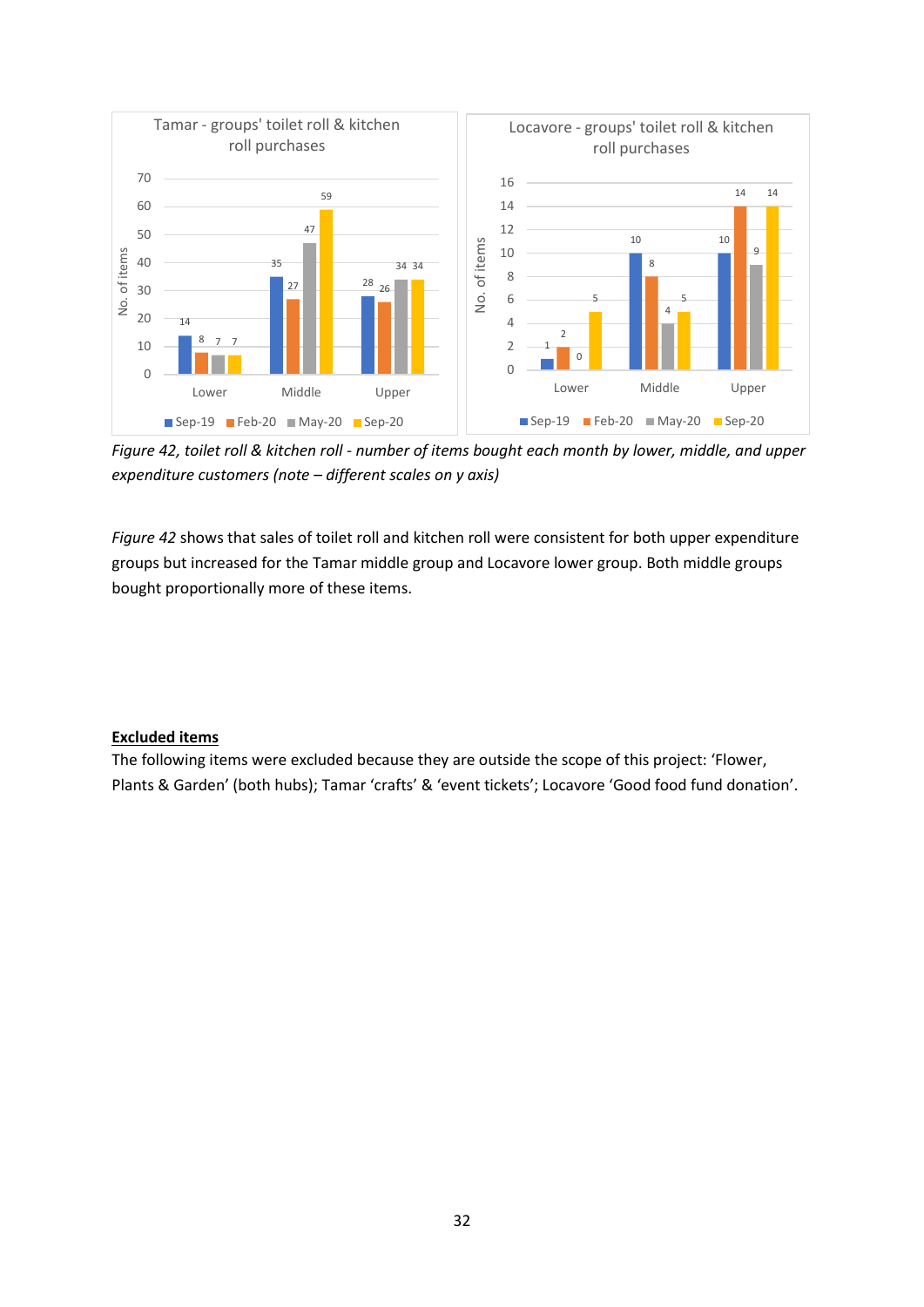## <span id="page-33-0"></span>3.2 Basket composition

This section compares the basket composition of the lower, middle and upper expenditure groups using the total number of items bought over the 4 months for 9 aggregated food categories.



#### **Percentage of food hub purchases by expenditure groups**





*Figure 43* shows that the lower expenditure group buys proportionally more fruit & veg, dairy & eggs, and non-food items, relative to the other two groups. The middle expenditure group also buys proportionally more non-food items relative to the upper group but is otherwise fairly consistent across the food categories, allowing for differences between the two hubs. The upper expenditure group buys proportionally more snacks and beverages, again allowing for differences between the hubs.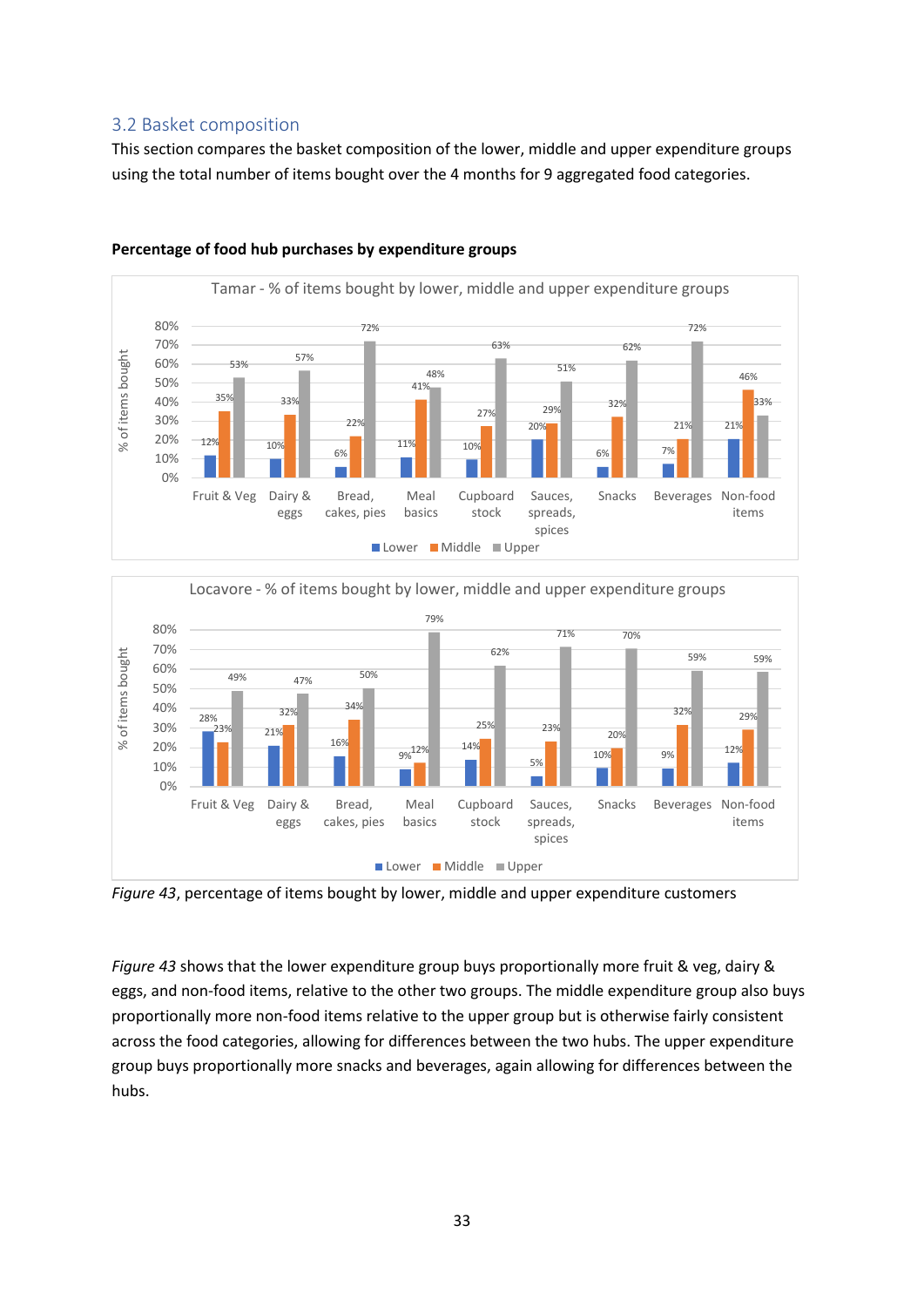#### **Basket composition of the lower, middle and upper expenditure groups**



Lower expenditure group – basket composition

*Figure 44, basket composition for Tamar and Locavore lower expenditure customers*

*Figure 44* shows the relative importance of fruit & veg and also dairy & eggs in the lower group basket. The comparatively lower percentage of fruit & veg in the Locavore basket is largely determined by veg boxes not being represented in this data (this is also reflected in the Locavore middle and upper expenditure baskets). Locavore lower group customers buy large quantities of tins & meal ingredients, which accounts for the high percentage of cupboard stock.



#### Middle expenditure group – basket composition

*Figure 45, basket composition for Tamar and Locavore middle expenditure customers*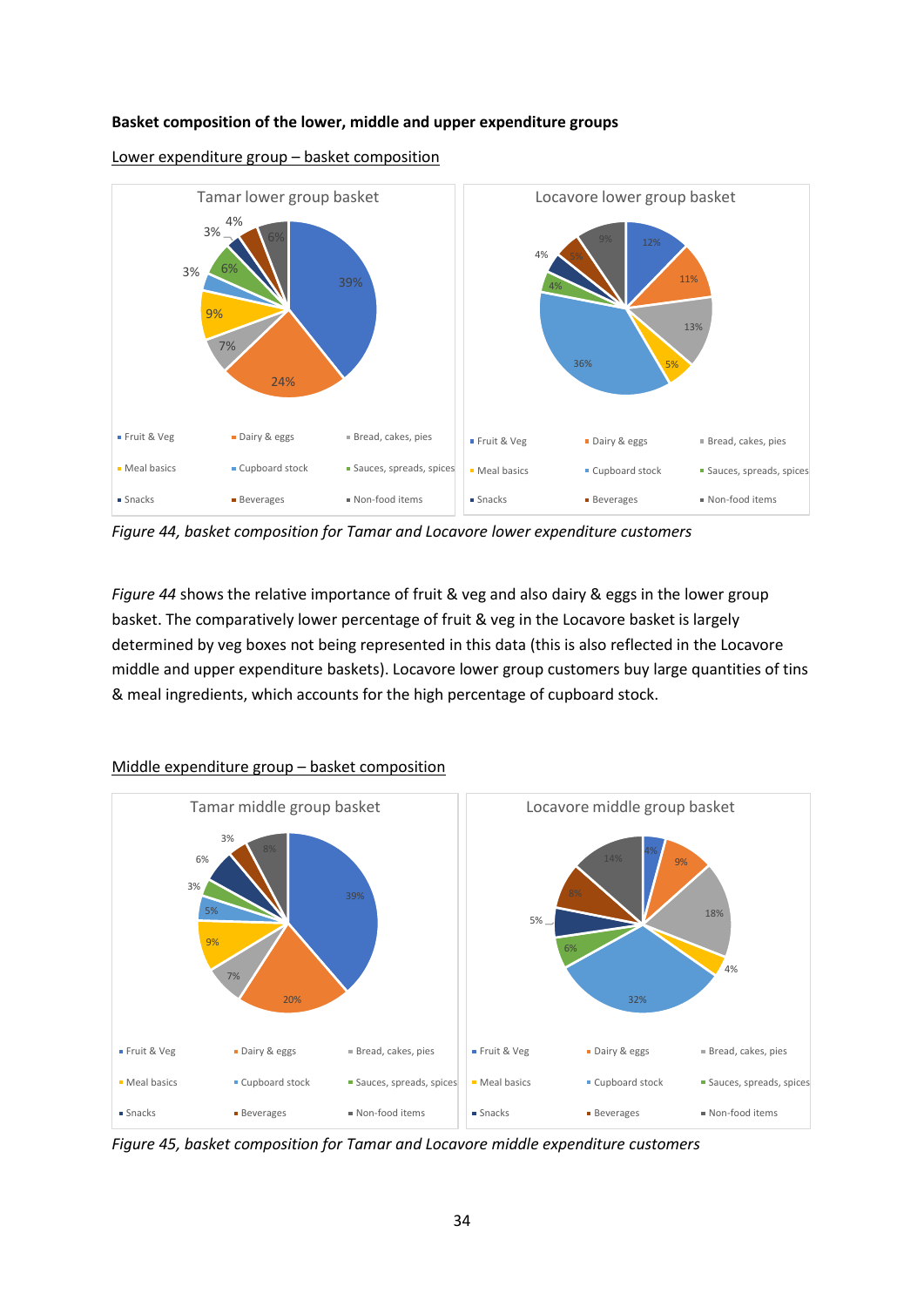*Figure 45* shows that fruit & veg and dairy & eggs constitute a large proportion of the middle expenditure basket. As mentioned previously, non-food items account for a relatively high percentage of their basket. Locavore middle expenditure customers tend to buy large quantities of bread as well as tins & meal ingredients.



## Upper expenditure group – basket composition

*Figure 46, basket composition for Tamar and Locavore upper expenditure customers*

*Figure 46* shows that the upper expenditure basket is also characterised by fruit & veg, dairy & eggs and, in the case of Locavore customers, cupboard stock. However, the upper expenditure basket contains a larger percentage of meal basics, sauces & spreads, and beverages than the lower or middle expenditure baskets.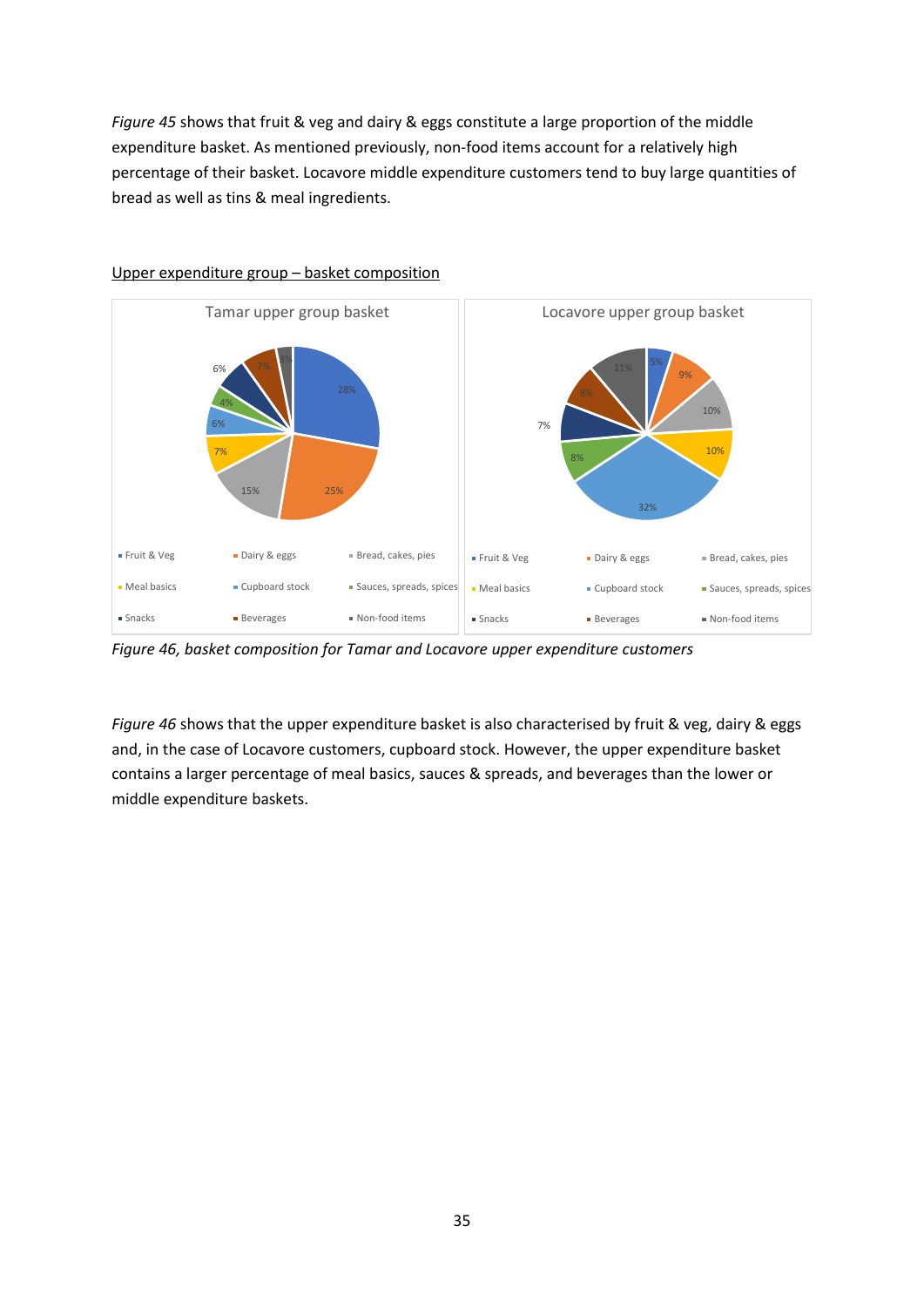# <span id="page-36-0"></span>4.0 Comparing the food hub basket with the typical UK basket

This section compares the average OFN shopping basket with the average UK shopping basket. DEFRA's most recent *Family Food* survey, the 2018/19 edition (Office of National Statistics, 2020), was used to represent the typical UK basket.

*Table 2* shows the weights/volumes of household purchases of food and drink, per person per week, for 49 of the categories used in *Family Food* (see 'F. Food basket 2018/19' column). The weights/volumes of comparable items bought from online food hubs are shown in the 'OFN basket' column. The 'OFN as a % of F. Food' column provides an indication of how much of a particular food the users buy from their local hub by showing the OFN purchase as a percentage of the average UK purchase. The blue cells indicate a medium proportion bought from food hubs (25-49% of the average UK purchase), the green cells indicate a large proportion (50-100%) and the orange cells indicate hub purchases which surpass the average UK weekly purchase (greater than 100%).

### **Assumptions used in the calculations**

The weight was not stated for some items in the OFN data. If this information was not available on the OFN platform or the supplier's website, the weight was estimated using similar items sold by other suppliers as points of reference. For instance, a plain croissant sold through OFN was assumed to weigh the same as a plain croissant from another UK-based bakery. A full list of these references can be found in section 4.1.

The 'Assumption level' column refers to the magnitude of these assumptions: \* = the weight was estimated for 1 or 2 items only within the category; \*\* = the weight was estimated for multiple items; \*\*\* = the weight was estimated for multiple items and the product description did not clearly define the contents or quantity, such as 'a *fruit bag*' or 'a *bunch* of golden beetroot'. Thus, the greater the number of \*, the greater the level of uncertainty in estimating the weight. Assumptions were required for 11 of the 49 food categories.

Another important assumption is that the hub users represented in the OFN data live in households consisting of 2.4 people. This figure, 2.4 (CI ± 0.18), is the average number of people in hub user households from my 2019 survey and is consistent with the UK average household size of 2.37 (CI  $\pm$ 0.01) (Office of National Statistics, 2019). This assumption was necessary to enable comparison between the OFN data, which is at the household level, with *Family Food* data which is at the person level.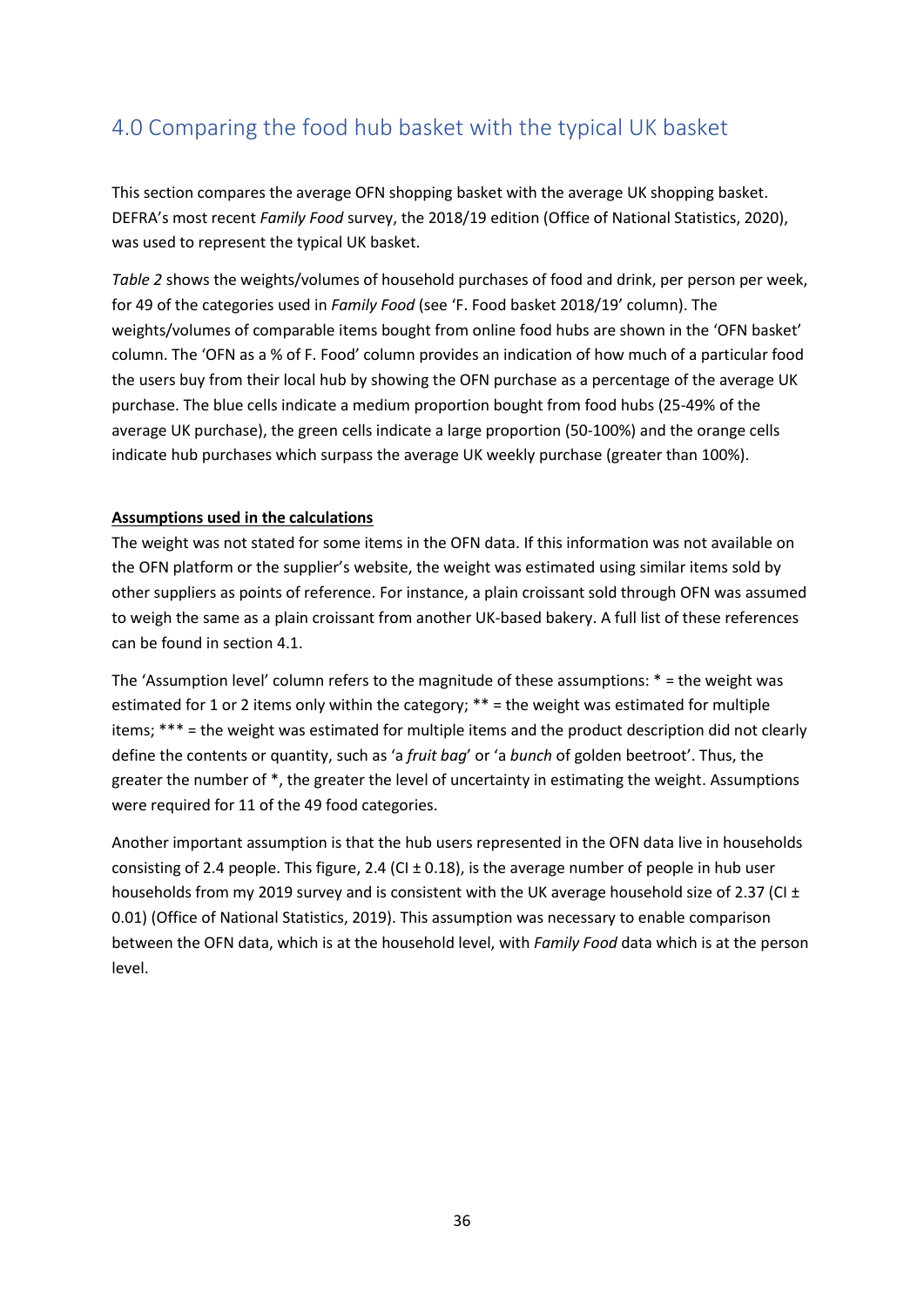|              |                             |         |            | F.Food |         |         |         |        |
|--------------|-----------------------------|---------|------------|--------|---------|---------|---------|--------|
| <b>Broad</b> |                             | Unit of |            | basket | OFN as  | Tamar   | Locavo  | Assum- |
| categor      |                             | measur  | <b>OFN</b> | 2018/1 | a % of  | % of F. | re % of | ption  |
| y            | <b>Food categories</b>      | -ement  | basket     | 9      | F. Food | Food    | F. Food | level  |
| Fr. fruit    | Fresh veg                   | g       | 1023.0     | 1129.5 | 90.6    | 81.3    | 89.3    | $***$  |
| & veg        | Fresh fruit                 | g       | 193.0      | 787.0  | 24.5    | 18.2    | 29.9    | $***$  |
|              | <b>Butter</b>               | g       | 23.3       | 33.5   | 69.5    | 126.5   | 21.3    |        |
|              | Non-dairy milk substit.     | ml      | 43.4       | 68.9   | 63.0    | 31.0    | 90.1    |        |
| Dairy &      | Milk & cream                | ml      | 480.7      | 1416.5 | 33.9    | 33.9    | N/A     |        |
| eggs         | Cheese                      | g       | 30.5       | 108.4  | 28.2    | 52.5    | 7.7     |        |
|              | Eggs                        | no.     | 0.5        | 2.1    | 21.9    | 37.2    | 9.1     |        |
|              | Yoghurt                     | ml      | 20.0       | 187.6  | 10.6    | 17.2    | 5.1     |        |
|              | Quiches                     | g       | 5.7        | 9.9    | 57.3    | 57.3    | N/A     | $***$  |
| Bread,       | <b>Bread</b>                | g       | 108.5      | 521.0  | 20.8    | 31.8    | 11.6    | $***$  |
| cakes,       | Pies & pasties              | g       | 23.8       | 155.6  | 15.3    | 15.3    | N/A     | $***$  |
| pies         | Cakes, buns, pastries       | g       | 17.5       | 150.8  | 11.6    | 15.5    | 8.4     | $***$  |
|              | Soya & novel proteins       | g       | 15.1       | 9.1    | 166.5   | 108.3   | 215.6   |        |
| Meal         | Fish                        | g       | 25.7       | 75.6   | 34.0    | 69.7    | 3.9     | $***$  |
| basics       | Meat                        | g       | 77.7       | 515.2  | 15.1    | 15.1    | N/A     | $\ast$ |
|              | Veg ready meals             | g       | 7.1        | 76.2   | 9.3     | 9.3     | N/A     | $***$  |
|              | Vegetable purees            | g       | 6.9        | 4.5    | 152.6   | 43.2    | 244.9   |        |
|              | Dried veg                   | g       | 0.3        | 0.4    | 77.2    | 77.2    | N/A     |        |
|              | Flour                       | g       | 27.9       | 47.8   | 58.4    | 104.1   | 19.9    |        |
|              | Stock & yeast               | g       | 2.4        | 4.5    | 52.7    | 48.6    | 56.1    |        |
|              | Oatmeal/oat products        | g       | 13.5       | 25.7   | 52.4    | 70.7    | 37.0    |        |
|              | Canned tomatoes             | g       | 39.6       | 77.6   | 51.0    | 29.7    | 69.0    |        |
|              | Cocoa                       | g       | 2.0        | 4.2    | 46.3    | 46.3    | N/A     |        |
| Cupbo-       | Canned pulses               |         | 48.6       | 106.0  | 45.8    | 20.6    | 67.1    |        |
| ard          | Dried pulses                | g       | 3.2        | 9.0    | 36.1    | 69.4    | 8.0     |        |
| stock        | Salt                        | g       | 2.4        | 7.4    | 32.8    | 32.8    | N/A     |        |
|              |                             | g       | 9.8        | 31.3   | 31.2    | 22.4    | 38.7    |        |
|              | Canned veg<br>Other cereals | g       |            |        |         | 16.7    |         |        |
|              |                             | g       | 1.4        | 8.5    | 16.7    |         | N/A     |        |
|              | Pasta                       | g       | 12.2       | 77.7   | 15.7    | 14.3    | 16.9    |        |
|              | Rice                        | g       | 9.8        | 69.8   | 14.1    | 23.1    | 6.5     |        |
|              | <b>Breakfast cereals</b>    | g       | 11.0       | 121.9  | 9.1     | 8.8     | 9.3     |        |
|              | Sugar                       | g       | 4.9        | 63.2   | 7.8     | 11.6    | 4.5     |        |
|              | Peanut butter               | g       | 3.5        | 6.2    | 56.8    | 82.7    | 34.9    |        |
|              | Honey                       | g       | 2.8        | 7.9    | 35.5    | 26.7    | 42.9    |        |
| Sauces,      | Pickles                     | g       | 4.0        | 14.4   | 27.7    | 55.7    | 4.1     |        |
| spreads      | Jams                        | g       | 4.5        | 21.5   | 20.9    | 34.1    | 9.8     |        |
| , oils       | Vegetable & salad oils      | ml      | 11.4       | 59.9   | 19.0    | 13.6    | 23.5    |        |
|              | Other spreads               | g       | $1.0\,$    | 11.2   | 9.1     | 9.1     | N/A     |        |
|              | Sauces                      | g       | 3.0        | 112.9  | 2.7     | 5.5     | 0.3     |        |
| Snacks       | Savoury snacks              | g       | 8.1        | 23.5   | 34.2    | 34.2    | N/A     |        |
|              | Unsweetened biscuits        | g       | 4.1        | 15.3   | 26.7    | 26.7    | N/A     |        |
|              | Nuts, seeds, dried fruit    | g       | 6.1        | 49.0   | 12.5    | 19.4    | 6.7     |        |
|              | Chocolate                   | g       | 3.9        | 38.4   | 10.0    | 13.1    | 7.5     |        |
|              | Sweet biscuits              | g       | 4.7        | 80.8   | 5.8     | 6.6     | 5.1     | $\ast$ |
|              | Coffee                      | g       | 5.5        | 24.5   | 22.4    | 36.5    | 10.6    |        |
| Bevera-      | Tea                         | g       | 4.1        | 20.3   | 20.0    | 34.1    | 8.1     | $\ast$ |
| ges          | Pure fruit juices           | ml      | 30.2       | 227.0  | 13.3    | 22.0    | 6.0     |        |
|              | Mineral/spring waters       | ml      | 34.3       | 503.9  | 6.8     | 6.8     | N/A     |        |
|              | Soft drinks                 | ml      | 27.4       | 840.3  | 3.3     | 3.3     | N/A     |        |

*Table 2, Comparing the OFN shopping basket with the average UK shopping basket*

i.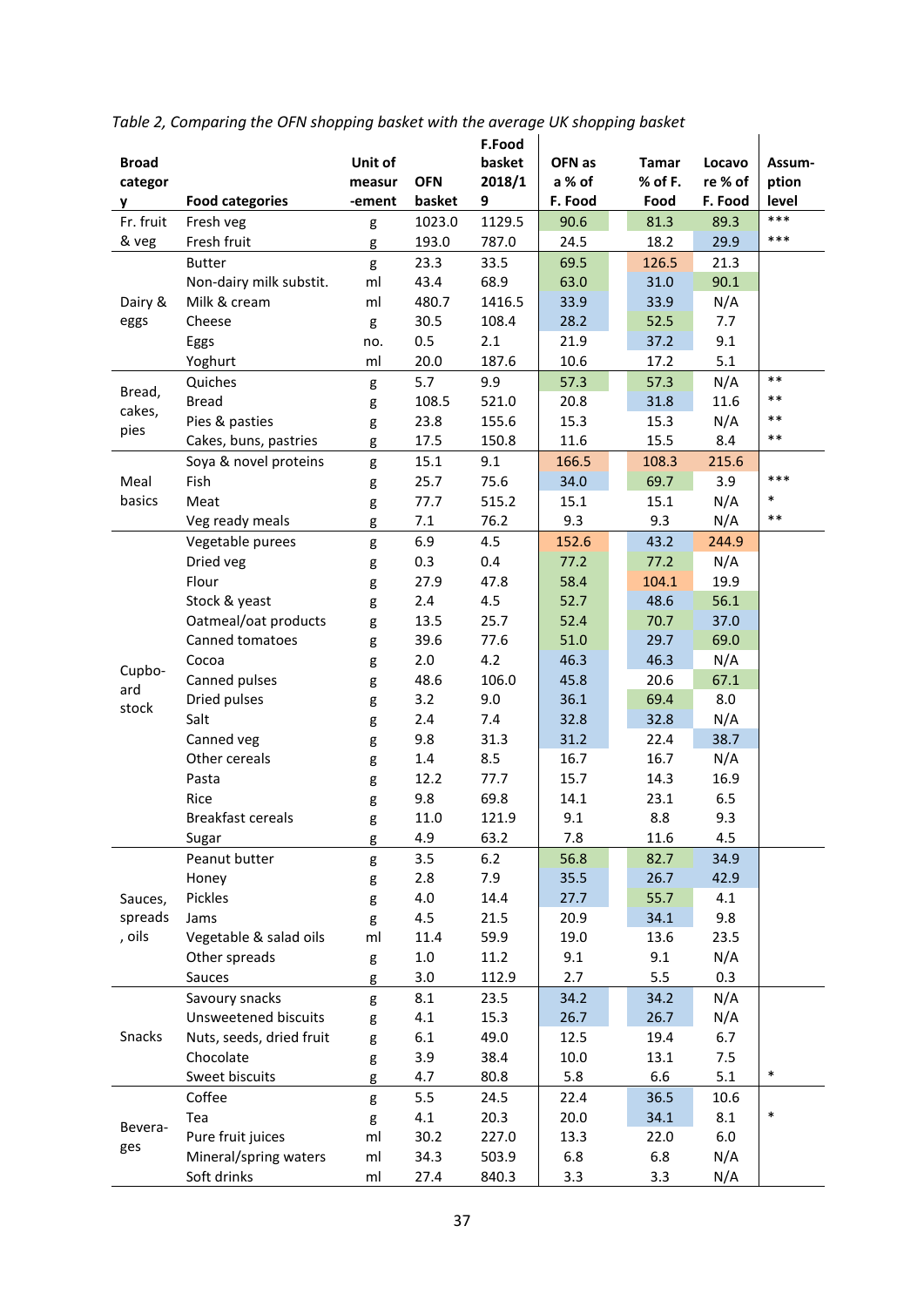# <span id="page-38-0"></span>4.1 References for estimating weights

This section is a description of how item weights were estimated if the information was not available in the OFN data or on the suppliers' websites. Weights were estimated using similar items sold by other UK-based suppliers as points of reference. A number of relevant aspects were considered in this process: the price paid for the item relative to comparable items in the OFN data, or otherwise from alternative suppliers; a photo of the item on the supplier's website (if available) which could provide some indication of its weight; and the type of item if different varieties exist. This process ultimately entailed subjective decisions and so *Table 3* below and the 'Assumption level' column in *Table 2* are presented to make these decisions as transparent as possible.

| Food                  | <b>Reference sources</b>                                                             |
|-----------------------|--------------------------------------------------------------------------------------|
| category              |                                                                                      |
|                       | Column Bakehouse provided weights in the OFN data, but Pepper Street Bakers did      |
|                       | not and no information was available on their website. A large loaf was therefore    |
|                       | assumed to be 800g and a small loaf 400g, as per UK legislation on bread weights.    |
|                       | Riverford also use these bread weights. Bread rolls and scones assumed 55g each;     |
|                       | pack of 4 Knaekbroed assumed 150g; 4 x pizza dough balls assumed 1000g; Boule loaf   |
| <b>Bread</b><br>$* *$ | assumed 400g.                                                                        |
|                       | Sources: Pepper Street Bakers: http://pepperstreetbreads.yolasite.com/breads.php;    |
|                       | UK bread legislation: https://www.fob.uk.com/about-the-bread-industry/how-bread-     |
|                       | is-made/legislation; Bakery / Riverford; Bun weights:                                |
|                       | https://www.nutracheck.co.uk/CaloriesIn/Product/Search?desc=bread%20roll&page        |
|                       | $= 0$                                                                                |
|                       | Vals' cakes provided weights in the OFN data, but Pepper Street Bakers did not. Loaf |
|                       | cakes assumed 400g; filled pastries, swirls & muffins assumed 100g; scones & buns    |
| Cakes,                | assumed 55g each; unfilled pastries assumed 70g; large torte assumed 1000g;          |
| buns,                 | flapjack assumed 150g; sourdough almond croissants assumed 100g.                     |
| pastries<br>$* *$     | Sources: Pastry & scone weights:                                                     |
|                       | https://www.delifrance.com/uk/products/viennoiserie/croissant.html;                  |
|                       | https://goldstandardbaking.com/croissant-varieties/                                  |
|                       | All tinned fish and some of the fresh fish weights were provided in the OFN data.    |
| Fish<br>***           | However, no information was provided on Pengelly's website for 'catch of the day'    |
|                       | items. One white fish portion assumed 140g, taking into account the type of fish and |
|                       | the amount paid relative to supermarkets. Salmon fillets assumed 120g; Scallops      |
|                       | assumed 100g; sardines assumed 200g.                                                 |
|                       | Sources: https://pengellys.co.uk/; https://kuuleats.com/r/92/pengellys-famous-       |
|                       | fishmongers-east-looe/o; Tesco Finest Skinless & Boneless Cod Loin - Tesco           |
|                       | Groceries ; Chilled Fish & Seafood - Tesco Groceries                                 |
| Fresh                 | Most fruit weights were stated in the Tamar data, whereas the Locavore data          |
| fruit                 | included weights for Sep-20 but not for Sep-19. The Locavore Sep-20 range was very   |

## *Table 3, references for estimating item weights*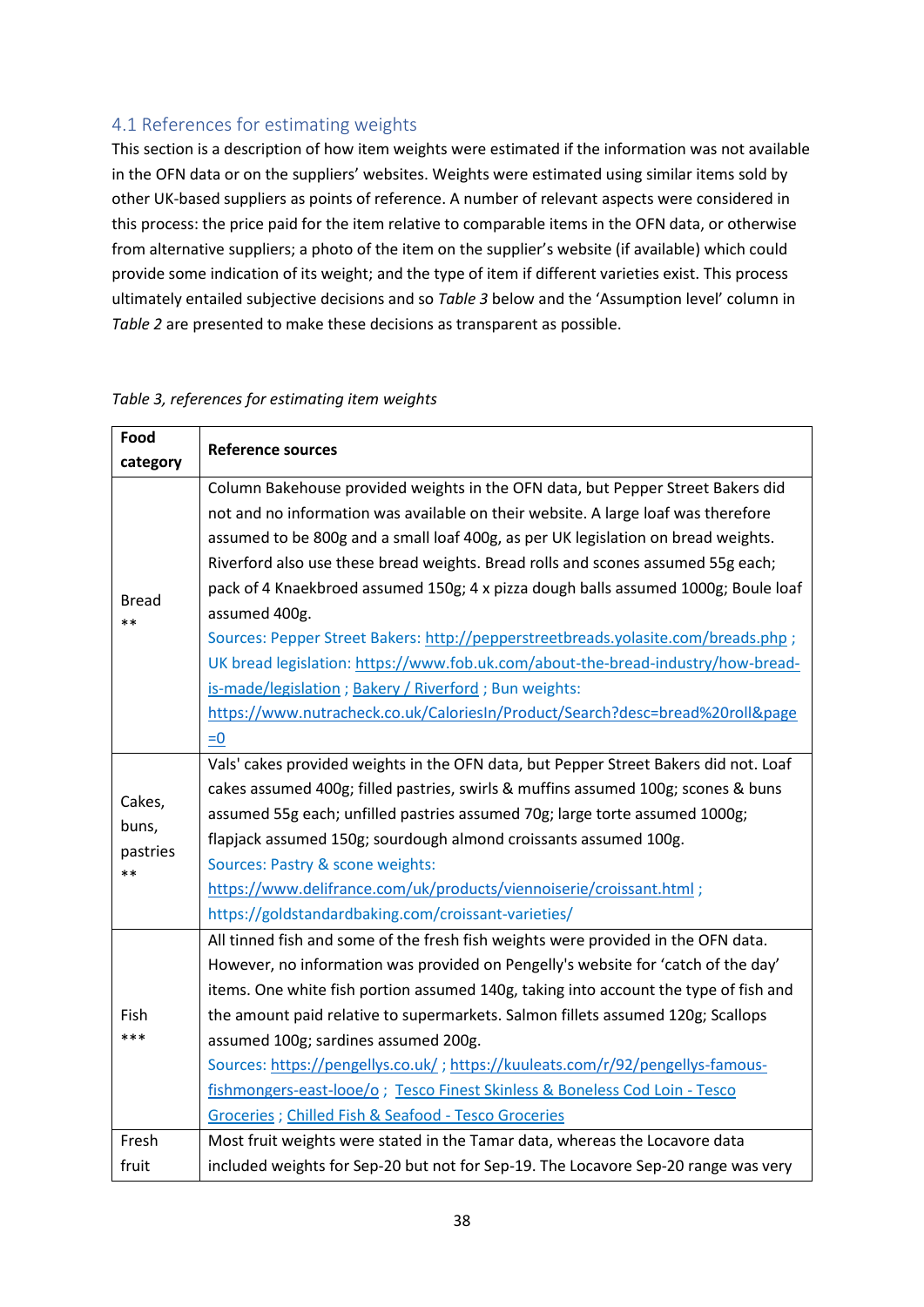| ***       | limited and so Riverford was used as a reference because they sell imported fruits<br>(Tamar do not). The 'what things weigh' website was used as a reference for the<br>average weight of particular fruits. Grapes assumed 150g (based on the low price |
|-----------|-----------------------------------------------------------------------------------------------------------------------------------------------------------------------------------------------------------------------------------------------------------|
|           | paid); 1 x apple or pear assumed 180g. Locavore customers are assumed to buy a                                                                                                                                                                            |
|           | small fruit bag weighing 986g with each OFN order they place, as per their business                                                                                                                                                                       |
|           | model (see explanation in 'Fresh veg', below). The weight of a Locavore small fruit                                                                                                                                                                       |
|           | bag weight was assumed using the weight of a Locavore large fruit bag (2960g) on                                                                                                                                                                          |
|           | $18th$ Jan 2021 as a guide, which was then scaled to a small bag according to the                                                                                                                                                                         |
|           | relative price. A Tamar small fruit bag was assumed 986g to match a Locavore small                                                                                                                                                                        |
|           | fruit bag as they are comparable on price.                                                                                                                                                                                                                |
|           | Sources: Fruit weights: https://weightofstuff.com/average-weight-of-all-fruits-and-                                                                                                                                                                       |
|           | vegetables/#:~:text=Average%20Weights%20of%20Vegetables%20%28A%20to%20Z                                                                                                                                                                                   |
|           | %29%20,%205%20g%20%2024%20more%20rows%20;                                                                                                                                                                                                                 |
|           | http://www.fromkarenskitchen.com/tips/produce weight yield chart.php: ; lemons                                                                                                                                                                            |
|           | weight: https://whatthingsweigh.com/how-much-does-a-lemon-weigh/; apples                                                                                                                                                                                  |
|           | weight https://whatthingsweigh.com/how-much-does-an-apple-weigh/                                                                                                                                                                                          |
|           | Fresh veg was by far the most diverse of the food categories and many of the weights                                                                                                                                                                      |
|           | were provided in the data. For those items where weights were not stated, two                                                                                                                                                                             |
|           | websites in particular were used as references: 'what things weigh' for the average                                                                                                                                                                       |
|           | weight of individual vegetables, and Riverford which sells comparable items and                                                                                                                                                                           |
|           | usually states the weight. Cabbage assumed 907g, beetroot 113g, cucumber 250g,                                                                                                                                                                            |
|           | elephant garlic 450g, chervil 25g a bunch (based on low price paid), golden beetroot                                                                                                                                                                      |
|           | 600g (comparable with other beetroots sold by OFN), 1 leek 300g, 2 x little gem                                                                                                                                                                           |
|           | lettuce 250g, lettuce 163g, small pumpkin 1500g, winter squash 1200g, small marrow                                                                                                                                                                        |
|           | 800g, cauliflower 500g, swede 500g, bunch of radishes 150g, spring greens 400g per                                                                                                                                                                        |
|           | head, small artichokes 70g, aubergine 600g, fennel bulb 500g, 2 x bulls horn pepper                                                                                                                                                                       |
|           | 340g, chilli pepper 50g, pointed cabbage 600g, roll of collard greens 300g, butternut                                                                                                                                                                     |
|           | squash 1100g, kohlrabi assumed 150g, punnet of cherry tomatoes 100g (based on                                                                                                                                                                             |
| Fresh veg | low price paid), courgettes 100g (based on low price paid), pea shoots or micro basil                                                                                                                                                                     |
| ***       | in punnet 50g. The weights of veg boxes/bags were assumed using the weight of a                                                                                                                                                                           |
|           | Locavore extra large veg box (8825g) on 18 <sup>th</sup> Jan 2021 as a guide, and then scaled                                                                                                                                                             |
|           | according to the relative price of a particular box or bag. A Locavore standard veg box                                                                                                                                                                   |
|           | assumed 4412g; a Tamar veg bag without potatoes assumed 1694g; a Tamar veg bag                                                                                                                                                                            |
|           | with potatoes assumed 2034g; a Tamar organic veg box assumed 5983g. Every                                                                                                                                                                                 |
|           | Locavore order is assumed to incorporate one standard veg box, as per their business                                                                                                                                                                      |
|           | model where OFN orders constitute 'add-ons' to their existing veg box order.                                                                                                                                                                              |
|           | Sources: Fruit & veg weights: https://weightofstuff.com/average-weight-of-all-fruits-                                                                                                                                                                     |
|           | and-                                                                                                                                                                                                                                                      |
|           | vegetables/#:~:text=Average%20Weights%20of%20Vegetables%20%28A%20to%20Z                                                                                                                                                                                   |
|           | %29%20,%205%20g%20%2024%20more%20rows%20;                                                                                                                                                                                                                 |
|           | http://www.fromkarenskitchen.com/tips/produce weight yield chart.php:;                                                                                                                                                                                    |
|           | Elephant garlic:                                                                                                                                                                                                                                          |
|           | https://www.specialtyproduce.com/produce/Elephant Garlic 850.php; Lettuce:                                                                                                                                                                                |